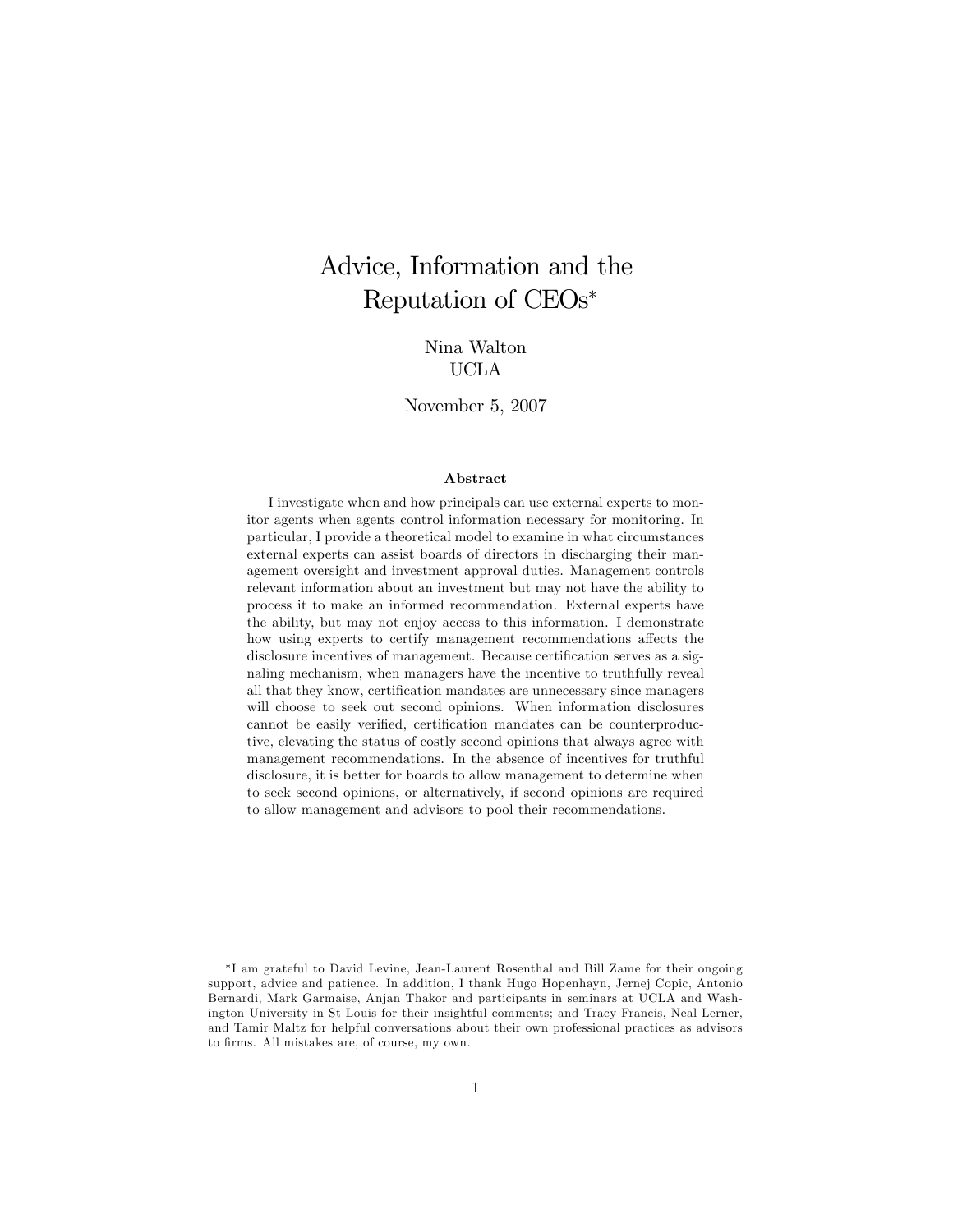# 1 Introduction

When and how can principals use external experts to monitor agents, when agents control access to information necessary to monitor? What trade-offs do principals face between oversight of agents and information disclosure by agents? While the monitoring capacity of principals has relevance in many economic settings, of recent concern is the efficacy of board oversight of management when management controls private information about the firm it runs. With the passage of the Sarbanes-Oxley Act of 2002, Congress instituted a set of new rules governing the extent of board independence, the role of independent experts and the quality of management disclosures. Sarbanes-Oxley aims to improve outside monitoring of management, with the goal of improving firm performance.

In this paper, I make a distinction between *oversight*, where principals actively evaluate agents, and disclosure, where agents reveal private information. I argue that improved oversight may not lead to improved disclosure for two main reasons. Firstly, provisions that mandate increased board oversight ignore the incentives for managers to behave properly. Good managers do not need oversight but would like to be evaluated, and so are willing to comply with rules and disclose information. Bad managers, who do need oversight, would rather not reveal relevant information since they may be penalized for doing so. Secondly, provisions strengthening the role and independence of outside auditors and other expert advisors who assist boards by certifying management recommendations, fail to appreciate that the quality of outside certifications is only as good as the quality of the information they are based on and that management can often manipulate this information. Put together, these reasons imply that provisions intensifying board oversight through an external certification mechanism will only be successful if management has enough of an incentive to truthfully disclose all that it knows.

I demonstrate that when such incentives exist, certification mandates are unnecessary since managers will choose to institute certification mechanisms on their own. In the absence of disclosure incentives, certification mandates may be counterproductive. To evaluate the benefits of regulation augmenting board oversight and management disclosure obligations (as contained in Sarbanes-Oxley), I build a theoretical model in which there is a CEO who is concerned about his reputation for competence with the board, and a third party advisor who is known to be both competent and honest. The CEO must recommend to the board whether to make an investment or not. The CEO controls access to internal information relevant to the investment, but he may or may not have the ability to adequately process it to make an informed recommendation. On the other hand, the advisor is known to have the ability, but must rely upon the CEO for access.

I show that within the context of this model, to the extent that management reveals all relevant information, obtaining outside advice can be an effective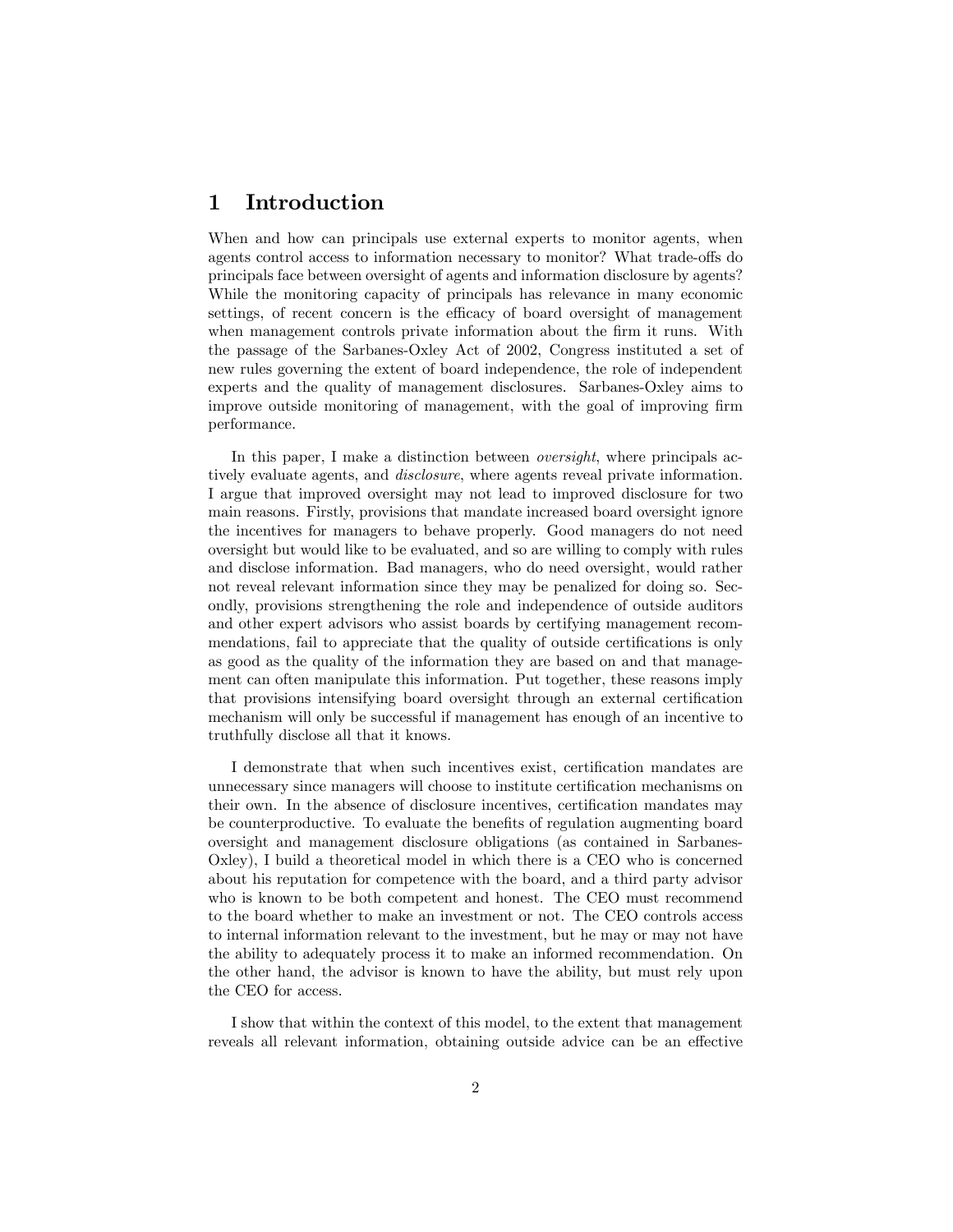means of improving decision making within corporations. However, and as is likely, when CEOs can filter information strategically, a second opinion will give little or no information to the board about the appropriateness of a CEO's decision. In fact, relying on such opinions may be detrimental, since advisors will receive information that leads their opinions to always validate the proposed course of action. Second opinions based on inaccurate information therefore give undue credence to management claims, and mandating certifications in these circumstances only exacerbates principal-agent issues. When information quality is likely to be low, the board can partially restore the value of second opinions by reducing its direct oversight of the CEO, allowing the CEO to control the relationship with the advisor directly. By effectively renouncing its intent to use the recommendation to evaluate the CEO, the board reduces the CEOís incentive to disclose information strategically in an effort to improve his own reputation. Alternatively, the board can invest in a technology which increases the likelihood that CEO disclosures are accurate.

In the absence of rules requiring certification, CEOs who want to impress their boards (who in turn, determine CEO compensation) will internalize the weight boards give to the certification in deciding whether or not to obtain a second opinion. When information disclosures are reliable, boards should give weight to second opinions. Competent CEOs will then use advisors as a matter of course, since certification serves as a powerful signaling mechanism to the board. On the other hand, if information cannot be reliably transmitted to experts, the board should place no weight on the certification, and CEOs can then more effectively signal their competence by *not* using an advisor. Therefore, measures that increase the reliability of information coming from management also ensure that policies supporting certification achieve their desired ends, while reducing the need for such rules in the first place. In summary, credible disclosures facilitate oversight, but oversight does not necessarily facilitate credible disclosures.

In general, principal-agent models do not make a distinction between oversight of agents and agent disclosures of private information. Instead it is usually assumed that principals monitor agents, which involves instituting both oversight and disclosure mechanisms. Distinguishing between oversight and disclosure is useful however, when the information disclosed will have an effect not only on the agent's reputation, but also on firm profitability. When private information has this dual purpose, principals may prefer to sacrifice oversight (or evaluation) capacity if it means higher quality disclosures. Further, hierarchical agency models, with a principal, agent and supervisor, tend to assume that at a cost, supervisors (or auditors) can access all relevant information. In reality, agents are often better informed than both principals and supervisors, and moreover, control access to information relevant to their own performance. While some information will no doubt be verifiable, there may be other relevant information which is "soft" and unverifiable.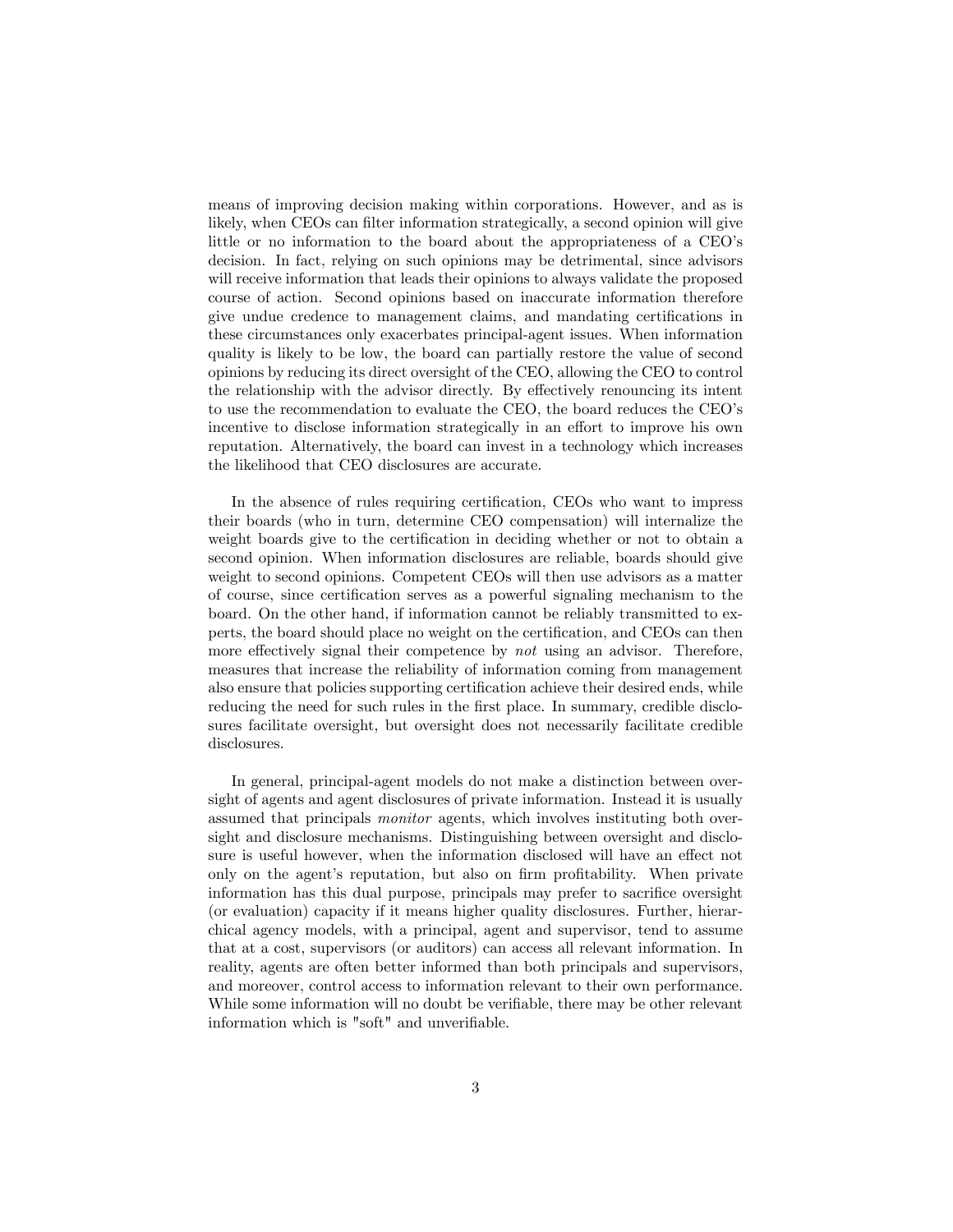There are many economic settings where information largely controlled by agents is relevant for both agent reputation and principal performance. For example, loan officers or brokers rely mainly on the information applicants themselves provide in determining whether to grant a loan. Insurance brokers depend on the honesty of potential clients in making a coverage decision. Recruitment agencies depend on job seekers to supply pertinent information about career background and skills. While some information will be verifiable, other information will be within the sole control of the applicant, who decides how much of it to reveal knowing that doing so will affect their chances at getting a loan, insurance or a job respectively. In determining whether to reveal all information, agents will take into account how the principal intends to use the information, the likelihood that the supervisor will detect that the agent is not fully revealing all that he knows, and the penalties the agent will suffer upon detection.

Likewise, boards of directors of corporations are tasked with making CEO hiring, retention and compensation decisions based on their perception of CEO ability and Örm performance. The Sarbanes-Oxley Act (hereafter SOX) tried to address informational problems that arise in publicly traded corporations, although the controversy over how best to monitor management, as well as potential remedies, is almost as old as the corporate form itself.<sup>1</sup> SOX introduced new mandates that increased the independence of boards and its advisors from management<sup>2</sup>, and enhanced the obligations of managers to certify the veracity of disclosures of internal information to outsiders.<sup>3</sup> Hailed as "the most farreaching reforms of American business practices since the time of Franklin D. Roosevelt"<sup>4</sup> , SOX legislation is controversial because it creates a new system of

 $2$  For example, section 301 requires all members of the audit committee to be independent.

<sup>4</sup>President George W. Bush, as reported by Elisabeth Bumiller: "Bush Signs Bill Aimed

<sup>1</sup>Debates over how to induce management to reveal information are universal and longstanding. For example, in the United Kingdom, to overcome disclosure problems, the Joint Stock Companies Act (1844) and the Companies Clause Consolidation Act (1945) required annual statutory audits of corporations, with the auditor being elected by shareholders and not employed by the company. In France, the legislature passed a law in 1857 with the explicit intent of preventing fraud and misrepresentation by firm insiders. The committee head, in his report to the legislature, stated that the bill "attempts as far as possible, to replace deceit and lies with truth and fairness". The legislature considered and rejected mandating external certification of internal claims, relying on *councils of surveillance* (analogous to boards of directors) instead, spelling out their duties and making them liable for failure (Freedeman (1979)). Legislative efforts to ensure quality disclosures in the United States occurred much later. Outside verification of internal claims was only mandated for newly incorporated companies by the NYSE in the 1920ís, however, it was not until the passage of the Securities Acts of 1933 and 1934 that external auditing was required for all publicly traded corporations. Until then, disputes over disclosures were mainly dealt with by state courts. See Coffee (2006).

<sup>3</sup> Sections 302, 303, 401, 404 and 409 relate to the adequacy of management disclosures to investors. Section 302 requires that senior corporate officers individually certify that their financial statements accurately and fairly present the company's financial position and operating results. Section 303 provides for an SEC rule prohibiting fraudulently influencing or misleading an auditor for purposes of rendering financial statements misleading. Section 404 also makes management responsible for reporting on the state of the company's internal control systems. Section 409 requires management to make timely disclosures of material changes in the company's financial condition.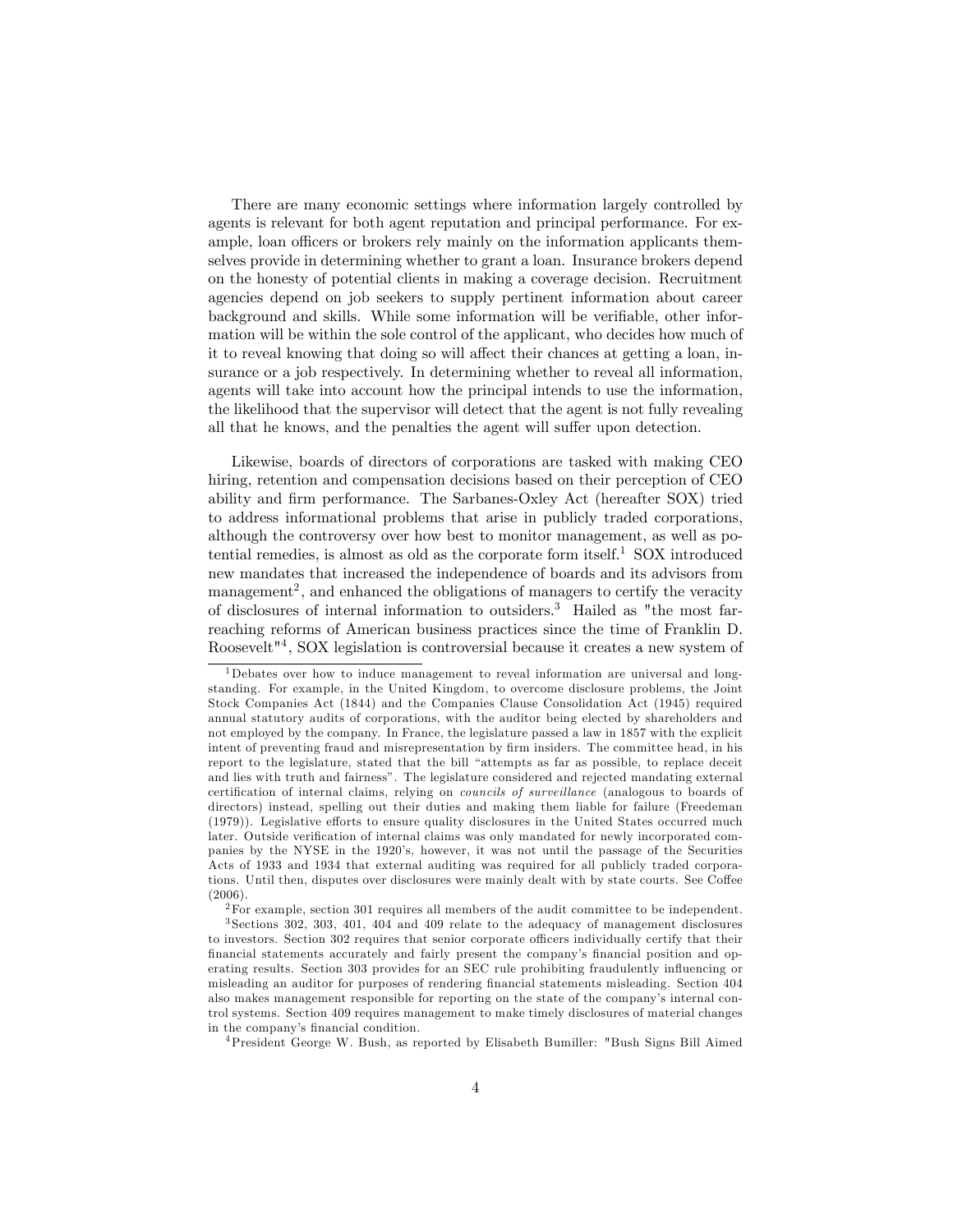federal regulatory mandates that override alternative contractual arrangements between managers, boards and shareholders (Ribstein (2002), Romano (2006), Coates (2007)). Supporters argue that mandates are necessary to restore confidence in, and integrity of, the public Önancial markets. Detractors argue that costs of SOXís implementation, in particular those associated with assuring the quality of disclosures about internal information, outweigh the corresponding benefits.<sup>5</sup> The current debate over  $SOX$  and its many predecessors, raises an important puzzle: when and how can increased oversight and disclosure requirements improve corporate returns?

Evidence on the relationship between board independence (usually equated with oversight) and firm performance is mixed: for the most part independent boards do not seem to result in better firm performance than firms dominated by insiders.<sup>6</sup> One potential reason for the lack of a clear-cut benefit is that independent boards suffer from informational deficiencies. In addition to being time and resource constrained, independent boards, by definition, are not deeply involved with the internal affairs of the corporations they oversee. While independence may lower the risk of conáicts of interest, it also reduces the knowledge board members have about the firm's internal affairs.

Because of this lack of knowledge, in order to satisfy its fiduciary obligations to act diligently in approving investments and monitoring management, boards very often rely on third-party expert advisors. Third party advisors include auditors, accountants, attorneys, consultants, and investment banks. Investors also rely on ratings agencies and stock analysts, who advise on the value of firm investment strategies. As "gatekeepers" or "reputational intermediaries", independent advisors can be credible purveyors of impartial advice, because in advising their clients, they place their own reputation for expertise on the line. Theory suggests that longer-term concerns about one's reputation for expertise should be sufficient to overcome any short-term benefits from knowingly giving incorrect or bad advice (Kreps and Wilson (1982), Milgrom and Roberts (1982), Fudenberg and Levine (1989)). By certifying management disclosures and recommendations, advisors can thus credibly communicate that management is acting in the best interests of the firm (Coffee (2006), Kraakman (1985)).<sup>7</sup>

at Fraud in Corporations", The New York Times, July 31, 2002, page A1.

<sup>&</sup>lt;sup>5</sup> Section 404 is the most controversial provision because it has proven to be the most costly. Section 404 requires management and outside auditors to report on the scope and adequacy of the company's internal control system. According to COSO's Integrated Framework, internal control is broadly defined as a process, effected by an entity's board of directors, management and other personnel, designed to provide reasonable assurance regarding the achievement of objectives in the following categories: 1) Effectiveness and efficiency of operations, 2) Reliability of financial reporting, 3) Compliance with applicable laws and regulations. See http://www.coso.org/publications/executive\_summary\_integrated\_framework.htm.

 $6$ There is some evidence that independent compensation, audit and nominating committees are associated with higher firm value (Chhaochharia and Grinstein (2004)). For theoretical models describing the endogeneity of board selection and performance, see Fama and Jensen (1983), Hermalin and Weisbach (1998), Almazan and Suarez (2003) and Warther (1998).

<sup>&</sup>lt;sup>7</sup>While in the model below I assume that advisors act honestly and competently, there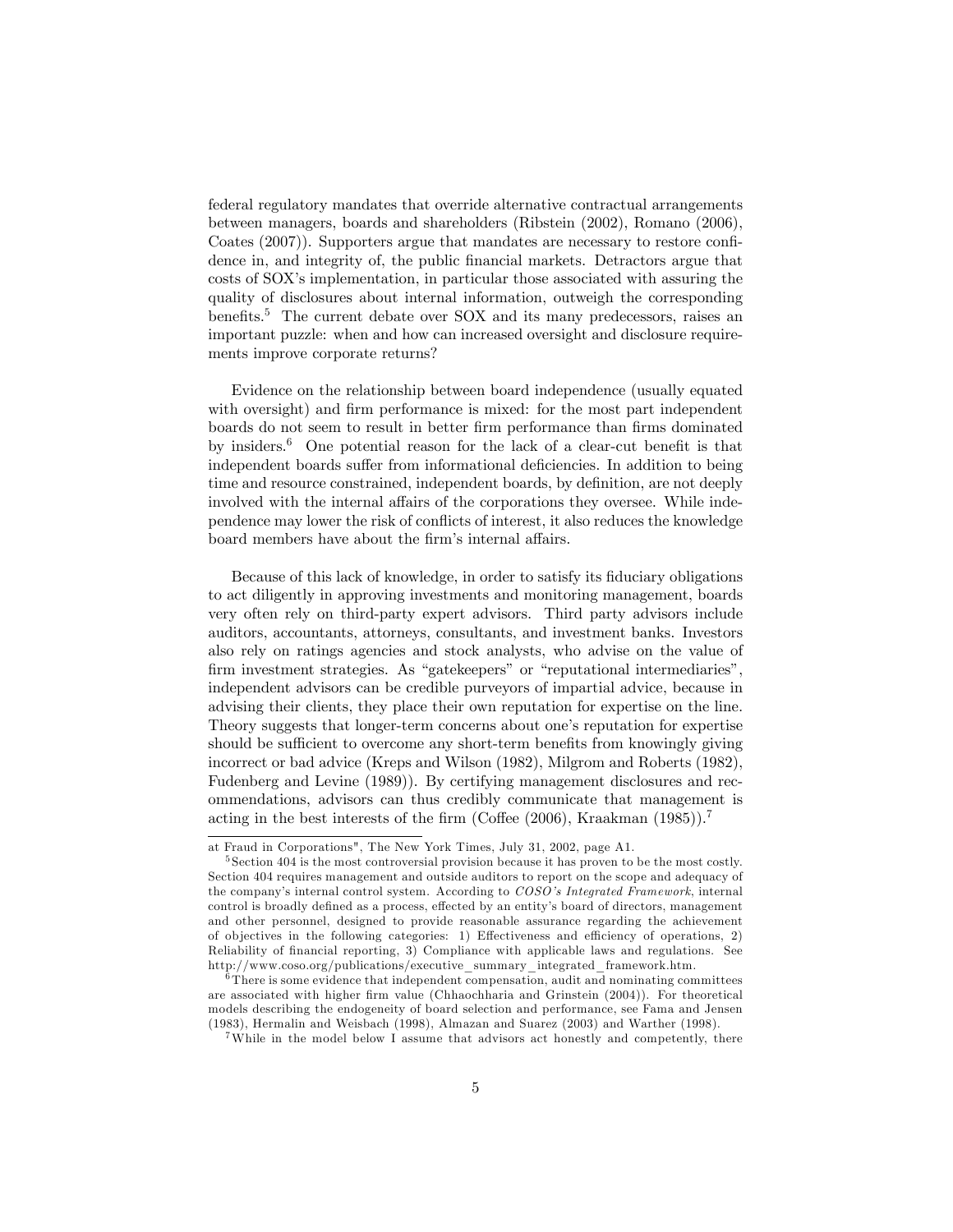Because independent advisors are outsiders to the Örm, they cannot immediately access all relevant internal information. Instead, they must rely on management to give them the information they need to reach an informed and accurate opinion about a given proposal. The board can evaluate management by comparing its recommendation about a given investment with that of the advisor. Certification (when the advisor agrees with the manager's recommendation) facilitates oversight if the board expects the manager to be able to make an equally informed recommendation as the advisor (who is known to be an expert). When the board does not expect the manager to be able to reach the same conclusion as the advisor, no such comparison takes place. Therefore the role the advisor plays in assisting the board  $\overline{\phantom{a}}$  certifier or specialist  $\overline{\phantom{a}}$  depends on board expectations as well as the actual ability of the manager. When management's payoff depends on the esteem in which it is held by the board, the fact that the board can and will compare advisor and management recommendations changes management's incentives to disclose all relevant information to advisors.

This paper extends formal models showing how career concerns impact investment recommendations (Holmström (1999), Holmström and Ricart i Costa  $(1986)$ , by introducing the possibility of third party certification. Auditing has been considered in the literature on optimal contracting between principals and agents where principals are concerned with the effort level of their agents (Baron and Besanko (1984), Kofman and Lawarrée (1993), Khalil (1997)). Kofman and Lawarrée make a distinction between internal and external auditors, noting that internal auditors are costless, well informed but are likely to collude with agents, while external auditors are costly, not informed but will not engage in collusion. Baron and Besanko (1984) and Khalil (1997) do not have mandated audits, but instead describe the optimal audit policy when agents have private information about costs, or production levels respectively. Similar to these models, agents have private information, and auditing (or certification) is one mechanism that can be used by the principal to uncover it. By contrast, these models all focus on the incentives to audit agent activities  $ex\text{-}post$ , while I examine certification for management recommendations  $ex$ -ante, where the certification itself can be distorted by the private information transmitted by the agent.

Like others who have studied information distortion within organizational hierarchies (for example, Aghion and Tirole (1997), Levitt and Snyder (1997), Song and Thakor (2006), Adams and Ferreira (2006)), I have endeavored to provide a positive model describing information control within an organization,

is evidence that reputation alone may not be adequate to overcome short-term incentives to collude with management. Arthur Anderson's role in the Enron accounting scandal is a case in point. While questions about the incentives advisors have to collude with management, or to turn a blind eye to corporate malfeasance are interesting, they lie outside the scope of this paper which focuses on the incentives of management to disclose information and the effect of monitoring requirements on the value of outside advice. Policies that aim to reduce advisor incentives to collude with management belong to a different regulatory regime that those dealing with managerial incentives to withhold information from advisors.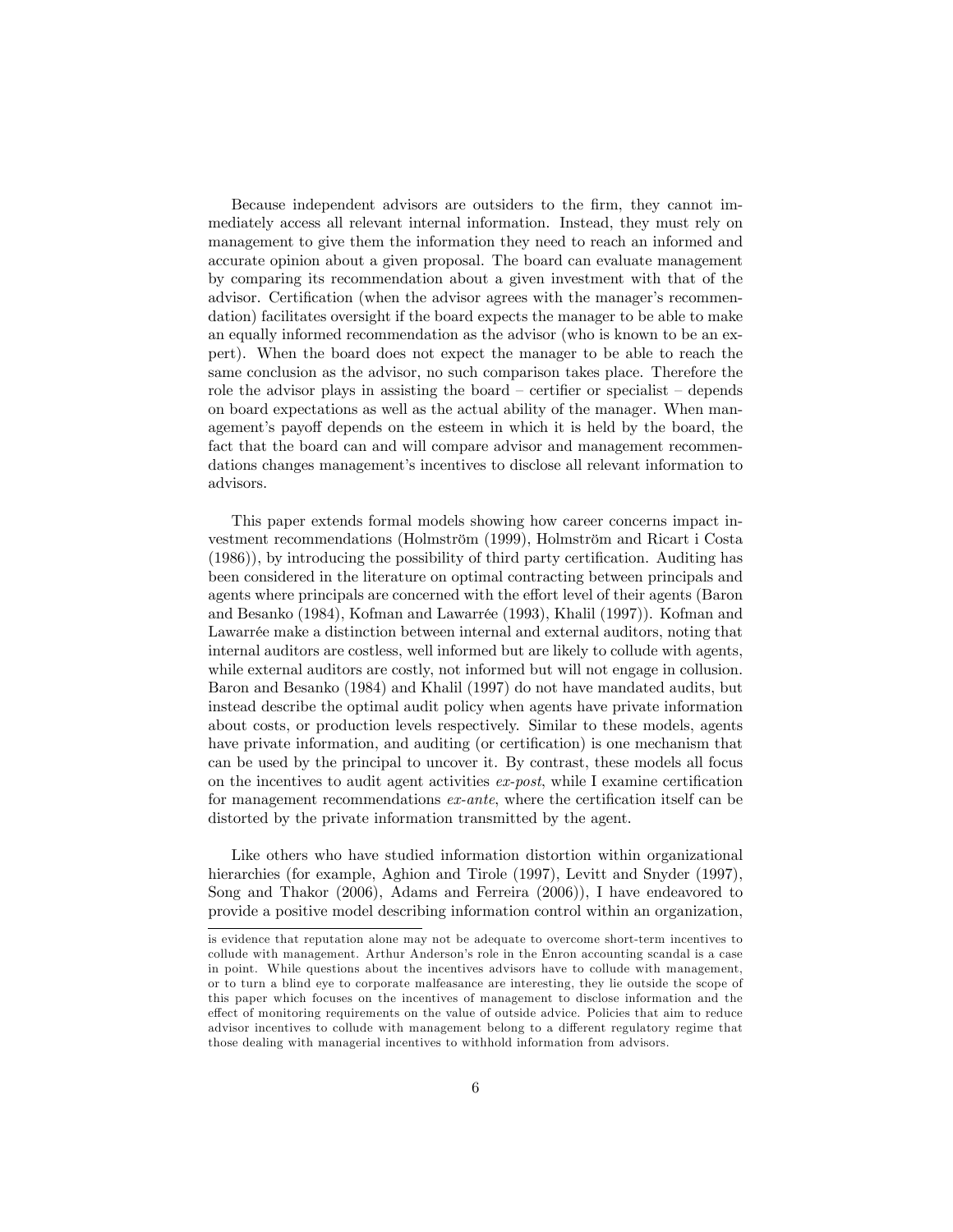and the agent's incentives to share that information with his principal, when the principal could later use it against him. Unlike these models, I incorporate the role that third parties outsiders play in assisting principals, examining specifically how regulatory solutions to problems of information distortion that utilize outside verification, may or may not be viable.

The remainder of the paper proceeds as follows. Section 2 presents the model. After first describing management's incentives to share information with advisors, Section 3 describes equilibrium results. Given the different disclosure regimes, the analysis compares outcomes where use of advisors is mandated with that where use is within managerial discretion. Section 4 concludes.

# 2 The Model

Consider an environment in which there is a single firm with many shareholders, a CEO who runs the company, an independent board of directors to whom the CEO reports, and an outside expert advisor who is available to provide advice to the company for a fee. To grow the firm's business, the CEO must make new investments, which must ultimately be approved by the board of directors. Although the board is independent, it relies on the CEO to make recommendations about investment opportunities, since it has neither the resources, nor the capability to come to a view on its own. In addition to approving large investments, the board evaluates CEO performance. This entails setting CEO compensation to reflect his ability at making investments, and replacing the CEO if the board loses confidence in his abilities. $8$ 

At the beginning of each period, an investment opportunity becomes available to the Örm, of which both the board and the CEO are aware. If approved, the investment costs the firm  $c \in (0, 1)$ . A good investment  $(G)$  is profitable for the firm, yielding a return of 1, while a bad investment  $(B)$  has a return of 0, resulting in a net loss. Investment outcome is observed only if the investment is made. If the board does not approve the investment, it is not made, and the outcome is unknown. However, both the CEO and the board know that the unconditional likelihood that the investment outcome is good is  $\theta \in (0, 1)$ .

In making his recommendation whether to invest or not, the CEO has access to both private and public information about the company. Public information is available to everyone including the board. An example of public information is knowledge about the competitive landscape or the market in general. Access to

<sup>8</sup> The model focuses on CEO ability to make investments. Of course, CEOs carry out other tasks such as managing the Örmís existing business. Many of these tasks however, require decisions about investments (such as investing in R&D to bring out a next-generation product) or divestments (whether to sell or shut down an existing business).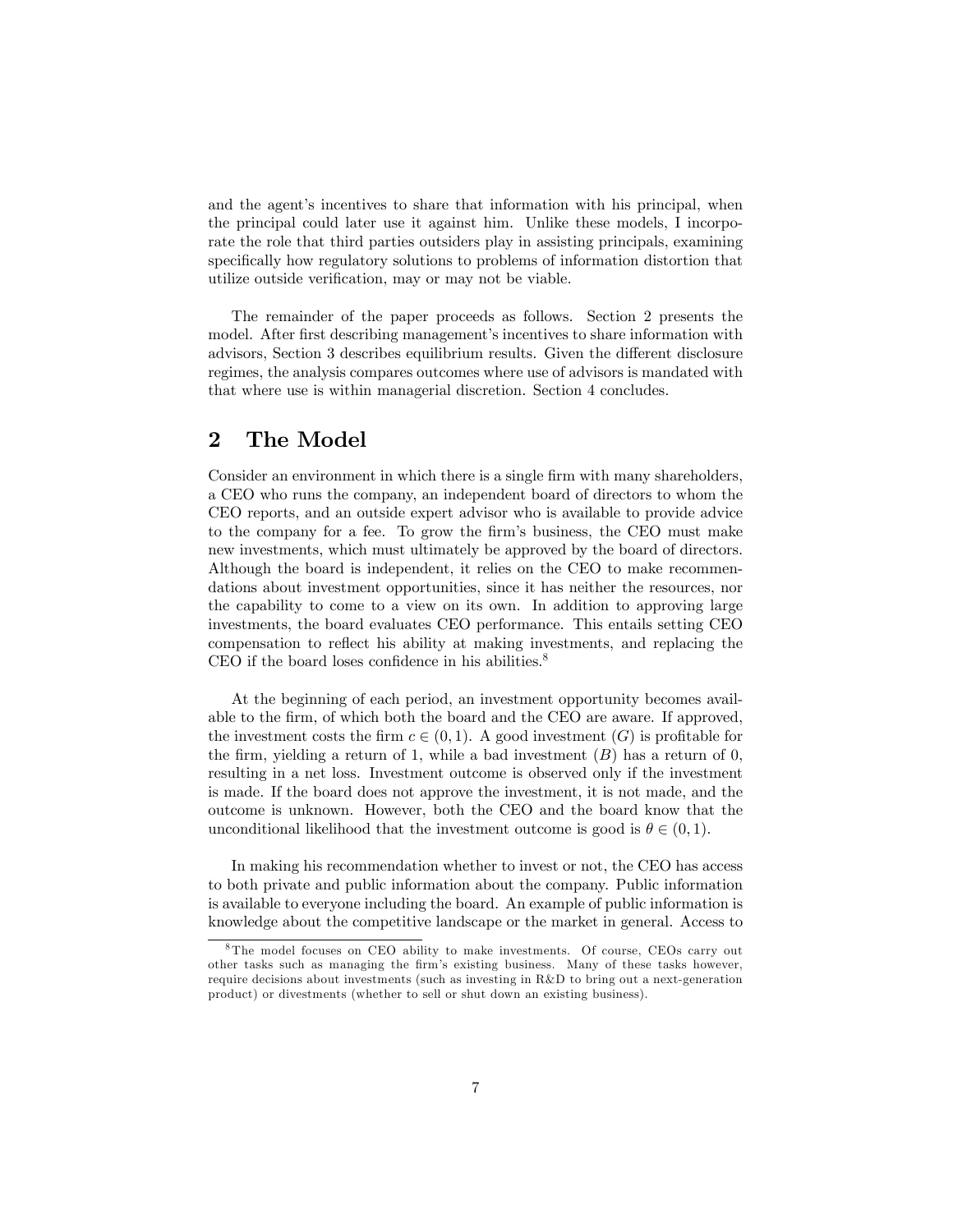private information, on the other hand, is controlled by the CEO.<sup>9</sup> Importantly, controlling access means that information given to the board and other outsiders may only be partial, yet those outsiders would not be so aware without being explicitly informed. For example, in a proposed merger, the potential synergy from combining firm operations is private information. Because of the "soft" nature of this information, it may be difficult or impossible for outsiders to verify its accuracy or completeness prior to the merger's execution. While the board and the public may eventually discover exactly what the CEO knew at the time, at least in the short-run, they remain unaware of the full extent of the CEO's private information.

The CEO's *signal* consists of all pieces of private information that may be relevant to the investment. Each individual piece of information or element is indicative of the likely investment state. I assume that an element can either be "good" or "bad". A good element indicates that the investment is more likely to be good, while a bad element indicates that the investment is more likely to be bad. For this reason, we say that signals are either ambiguous (A) or unambiguous  $(U)$ . In an unambiguous signal, the individual elements do not conflict with one another (that is, all elements are good, or all elements are bad), while in an ambiguous signal, there is conflict between the different elements (the set contains both good and bad elements).

Using his signal, the CEO draws an inference about the investment which is either good or bad. Based on this inference, the CEO makes a recommendation to the board about whether or not to make the investment. CEOs can have either *high ability*  $(H)$  or *low ability*  $(L)$  in drawing inferences about the true investment state. The relationship between CEO ability and information ambiguity can be described as follows. While both types always draw the same signal, they will only draw the same inference about an investment opportunity when the signal is unambiguous. For ambiguous signals, only the high type will be able to determine which element is relevant for the investment outcome. The low type cannot distinguish between the conflicting elements to determine which state is more likely. He draws an inference about the investment outcome that is completely noisy, giving no indication of the true investment state. Let  $s_i^{\theta}$ denote the CEO's inference about the likely investment outcome, and  $\hat{s}_i^{\theta}$  denote the CEO's recommendation to the board, where  $\theta \in \{G, B\}$  and  $i \in \{H, L\}$ .

While inferences may be informative, they will not always be correct. Since unpredictable events can sour even the most promising of investment opportunities, investment outcomes are inherently uncertain. Therefore, the most accurate inference will only be imperfectly correlated with the true investment state, and high types cannot be absolutely confident that they will be correct.

<sup>&</sup>lt;sup>9</sup>The CEO relies on his management team who in practice control the information in question. To simplify the discussion, I refer to the CEO rather than top corporate officers, since the CEO either knows or could have known about internal information relevant to the investment.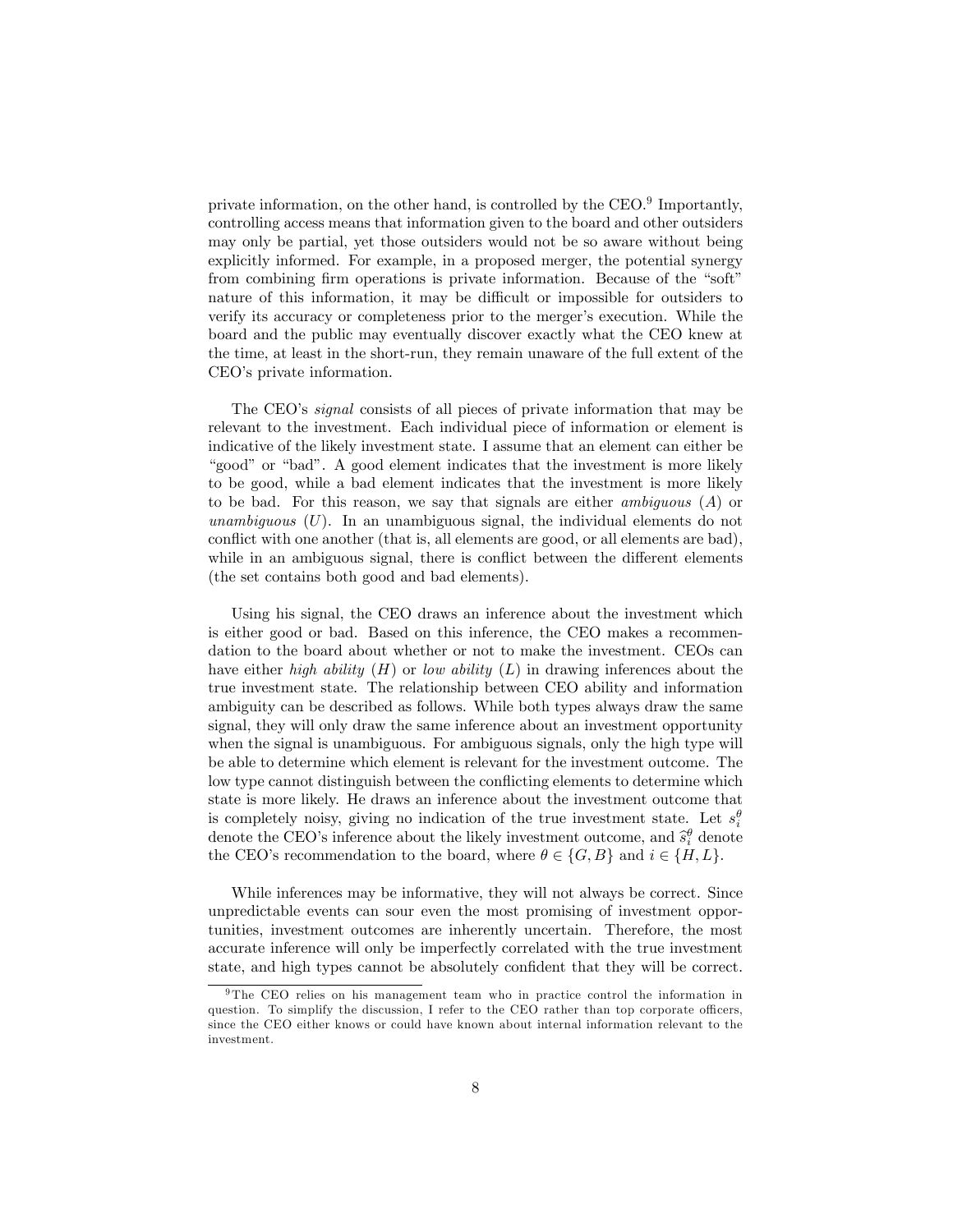The high type draws an accurate inference with probability  $p$ , regardless of the information set. To ensure that the high type's inference is more likely to be right than wrong, I assume that  $p > \max{\lbrace \theta, 1-\theta \rbrace}$ . When the signal is unambiguous, the low type also draws an accurate inference with probability p. For ambiguous signals, I assume without loss of generality, that the low type is equally likely to draw a good and bad inference regardless of the true state. Hence his signal is completely noisy and therefore uninformative. Summarizing,

$$
\Pr\left(s^G \mid G, U\right) = \Pr\left(s^B \mid B, U\right) = p
$$
\n
$$
\Pr\left(s_H^G \mid G, A\right) = \Pr\left(s_H^B \mid B, A\right) = p
$$
\n
$$
\Pr\left(s_L^G \mid G, A\right) = \Pr\left(s_L^G \mid B, A\right) = \frac{1}{2}
$$

The probability that the high type draws a good inference and the investment state is good is  $p\theta$ , and the probability he draws a good inference and the true investment state is bad is  $(1 - p)(1 - \theta)$ . Therefore, the unconditional probability he draws a good inference is  $p\theta + (1 - p)(1 - \theta)$ . Similarly, the probability the high type draws a bad inference when the true investment state is bad is  $p(1 - \theta)$ , and the probability he draws a bad inference when the true state is good is  $(1-p)\theta$ . The unconditional probability the high type draws a bad inference is  $p(1 - \theta) + (1 - p)\theta$ . Using Bayes Rule, we can calculate the conditional probabilities that the high type is right and wrong given his inference:

$$
\Pr\left(G \mid s_H^G\right) = \frac{p\theta}{p\theta + (1-p)(1-\theta)}
$$
\n
$$
\Pr\left(B \mid s_H^G\right) = \frac{(1-p)(1-\theta)}{p\theta + (1-p)(1-\theta)}
$$
\n
$$
\Pr\left(B \mid s_H^B\right) = \frac{p(1-\theta)}{p(1-\theta) + (1-p)\theta}
$$
\n
$$
\Pr\left(G \mid s_H^B\right) = \frac{(1-p)\theta}{p(1-\theta) + (1-p)\theta}
$$

The probabilities of good and bad signals are the same for low types who draw an unambiguous signals. Following an ambiguous signal, the probability the low type makes the correct recommendation is just the unconditional probability that the investment is good or bad. Therefore, we have:

$$
\Pr(G \mid s_L^{\theta}) = \Pr(G) = \theta
$$
  

$$
\Pr(B \mid s_L^{\theta}) = \Pr(B) = 1 - \theta
$$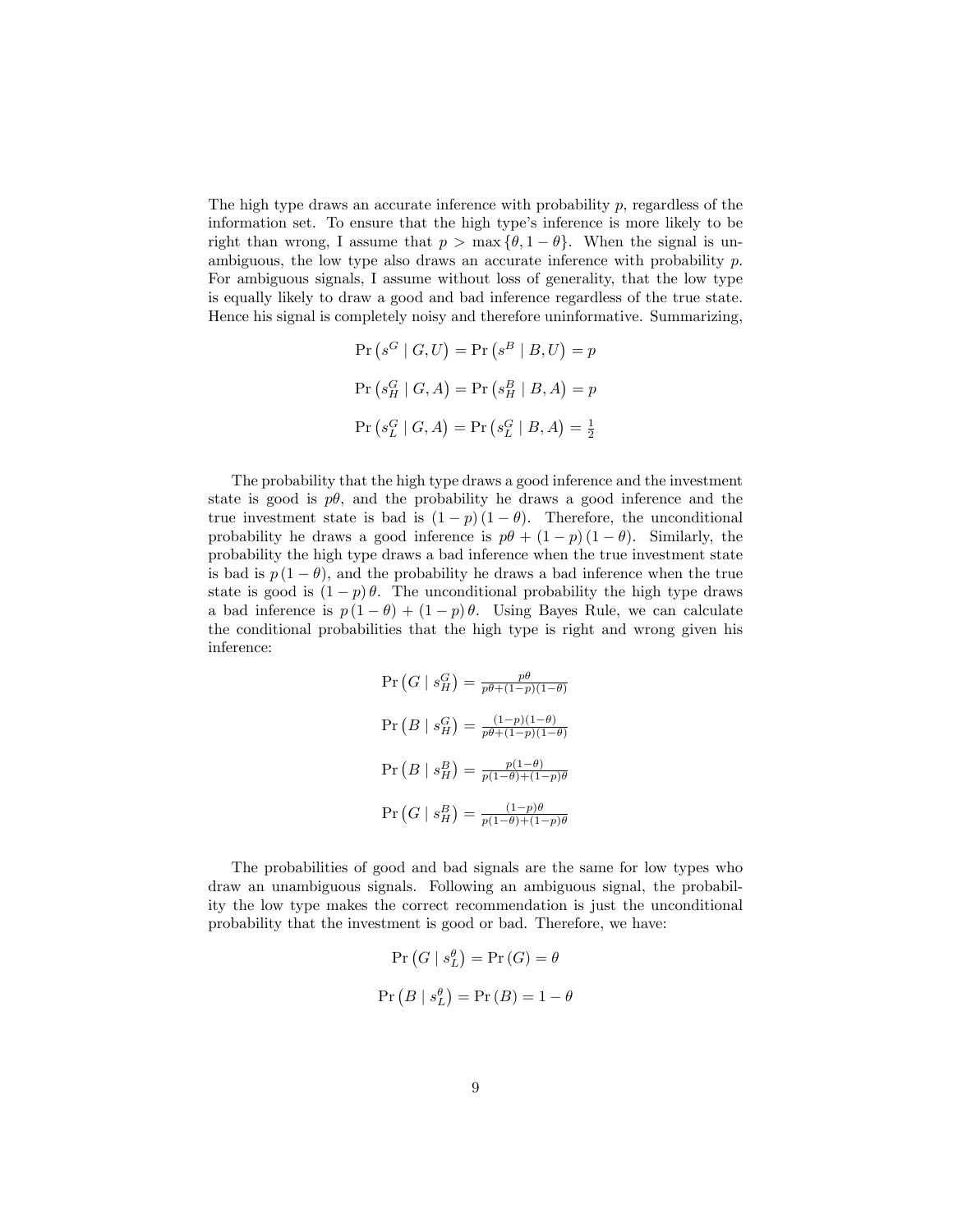The board is uncertain about the CEO's type. It maintains a prior belief that the CEO has high ability with probability  $\alpha \in (0,1)$ . The board derives its belief from all that it knows about the CEO's performance in this and in other positions. The CEO however, is aware of his own ability type. One might alternatively think that there is an initial move by nature determining the probability distribution over CEO types in the population. The board knows these probabilities, but the actual type is known only to the CEO.

In addition to the CEO's recommendation, the board can rely upon a recommendation from a third party advisor, who charges the firm a fixed fee  $z$ . The advisor depends on the CEO to give her access to the signal from which she also draws an inference, denoted by  $s_a^{\theta}$ . It is common knowledge that the advisor is honest, always recommending in accordance with her inference. She is also known to have high ability. I make the assumption that when presented with the same signal, high types all draw identical inferences. This assumption implies that uncertainty is systematic. High ability CEOs and advisors will therefore be incorrect about exactly the same factors when presented with exactly the same information.<sup>10</sup> Therefore, the advisor may be valuable to the board for two reasons: 1) she provides expert advice reassuring the board that an investment is worth making (or not), and  $2$ ) she increases the board's capacity to evaluate the CEO, by allowing the board to compare CEO and advisor recommendations. Going forward, we focus on CEO strategies following the receipt of an ambiguous signal only.<sup>11</sup> However, the possibility of drawing an unambiguous signal is important, because low types know how the advisor will recommend conditional upon receiving unambiguous information.

Certification as described here is somewhat analogous to investment models with reputational herding. Scharfstein and Stein (1990) provide a model where an investment manager (who does not know his own ability type but has access to private information) sees another manager's investment recommendation before making his own. Trueman (1994) also provided a model investigating how analysts (who do know their ability type) predict corporate earnings to protect their reputations.<sup>12</sup> Both of these models demonstrate that agents who are concerned about their reputations will ignore their own private information (even when they have high ability), preferring to recommend in a way that mimics

 $10$  The assumption of perfect correlation provides a simple structure in which to examine the demand for certification. The results below will follow through so long as inferences between advisors and high types have some degree of positive correlation. This is not the case when inferences are independent. Then, the advisor's recommendation does not give the board additional information about CEO type. The second opinion will, however, give the board additional information about the investment outcome, and therefore assists it in determining whether to approve the investment, even when the CEO has high ability.

 $11$  For unambiguous signals, there is no difference in ability types since both types draw the same informative inference. Since the game is one of signaling, we are interested in examining strategies in which high types are able to separate from low types. When there is essentially no difference between them, both types will behave identically in equilibrium.

 $12$  See Ottoviani and Sorensen (2000) for additional commentary on the relationship between correlation of private signals and private knowledge about one's type.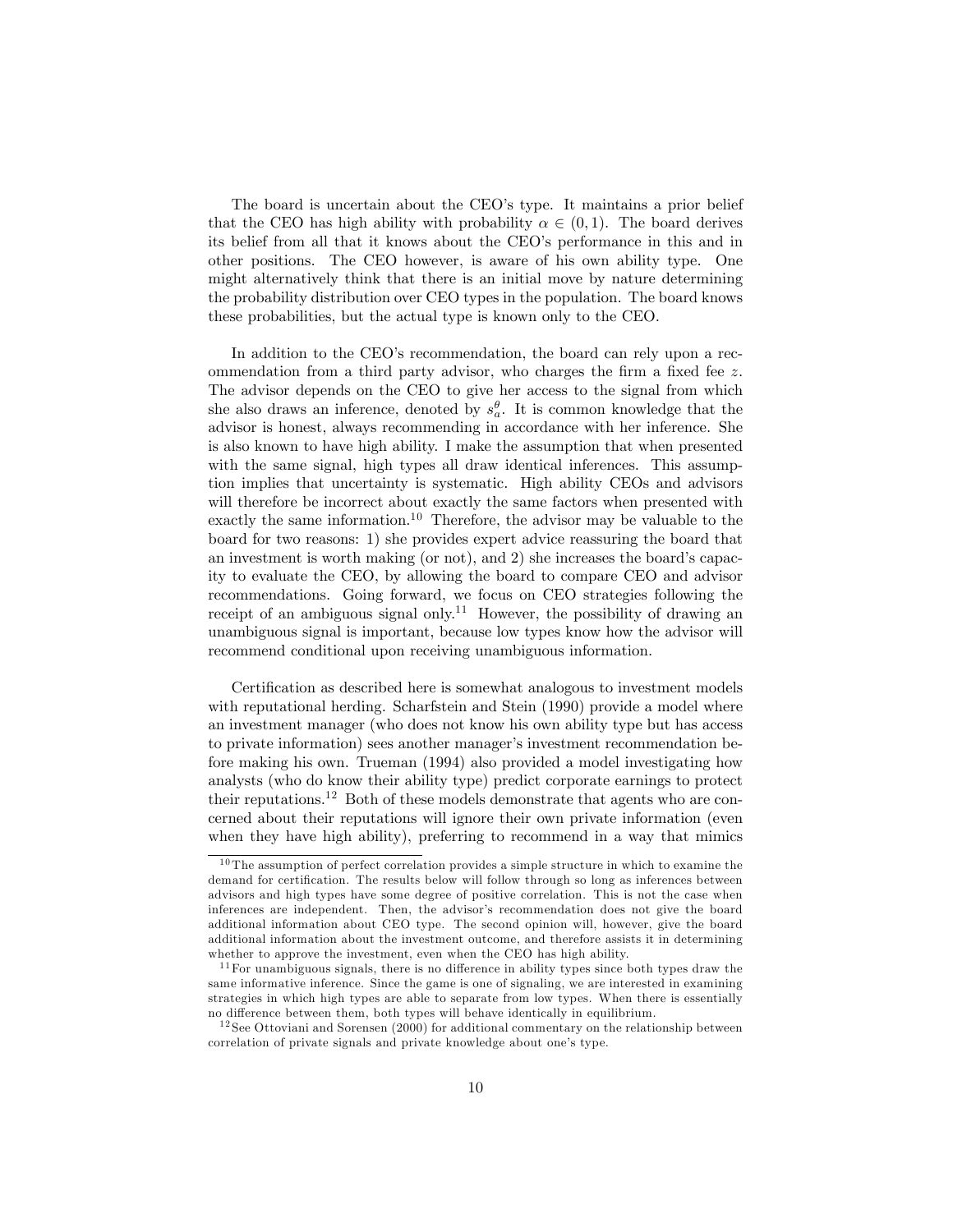recommendations by others already made. While in our model, high types will not ignore their own private information about likely investment outcomes when making their recommendation, they will take into account the impact of an additional recommendation on their reputation. Just as in the herding models where a concurring prior recommendation protects analysts in the event investments are bad, so too does a concurring second opinion that is obtained after the CEO makes his own recommendation. In reputational herding models, the manager is not given a choice about the presence of additional recommendations. I show below, that if given a choice, under the assumptions outlined above, high types will do better with additional recommendations, than without. The second opinion certifying the CEO's recommendation to invest or not, gives more credibility to that recommendation, and provides the CEO with protection in the event that the investment performs poorly.<sup>13</sup>

Before play begins, at time  $t = 0$ , the board forms its belief about the likelihood that the CEO has high ability, and nature determines the true state of the investment. At time  $t = 1$ , the CEO uses his signal to draw an inference  $s_i \in \{s^G, s^B\}$ . After drawing the inference, a decision is made whether or not to hire an advisor. Let  $a_i \in \{a^h, a^n\}$  denote the hiring decision where  $a^h$ represents the decision to hire, and  $a^n$  is the decision not to hire. The question of who makes this decision is left deliberately vague at this point, since we will compare outcomes under different scenarios (summarized in Figures 1a - 1c) below) to evaluate the efficacy of enhanced board oversight.

The CEO discloses a signal to the advisor if she is hired. Since the CEO controls access to the signal, he determines which elements the advisor sees. I assume that the CEO cannot manufacture signals, but can strategically withhold elements that might be relevant to the recommendation. Specifically, the CEO has a choice to present the true ambiguous signal, or censor elements to present an unambiguous signal. The disclosure strategy, denoted by  $\varphi_i(U \mid A)$ , represents the probability that the CEO discloses an unambiguous signal conditional upon seeing an ambiguous signal. The choice is not innocuous. Recall that low types will only be guaranteed of drawing the same inference as high types and advisors when the signal is unambiguous.

If the CEO presents an unambiguous signal to the advisor when the true signal is actually ambiguous, there is always a chance he will be caught and held accountable for the misrepresentation. Accordingly, I assume that the advisor detects the misrepresentation with probability  $0 \leq \rho \leq 1$ , upon which discovery, she will inform the board. The detection probability  $\rho$  is designed to capture the amount of risk or liability that accrues to management from non-disclosure of material information.

<sup>&</sup>lt;sup>13</sup>Of course, this result depends on the high type knowing that the additional recommendation is coming from another high ability type. Certification is only credible (and therefore desirable), when the certifying party's type is known. Below I investigate how low types deal with their ignorance about how the advisor will recommend, and how this ignorance increases the chances of certifications being unreliable.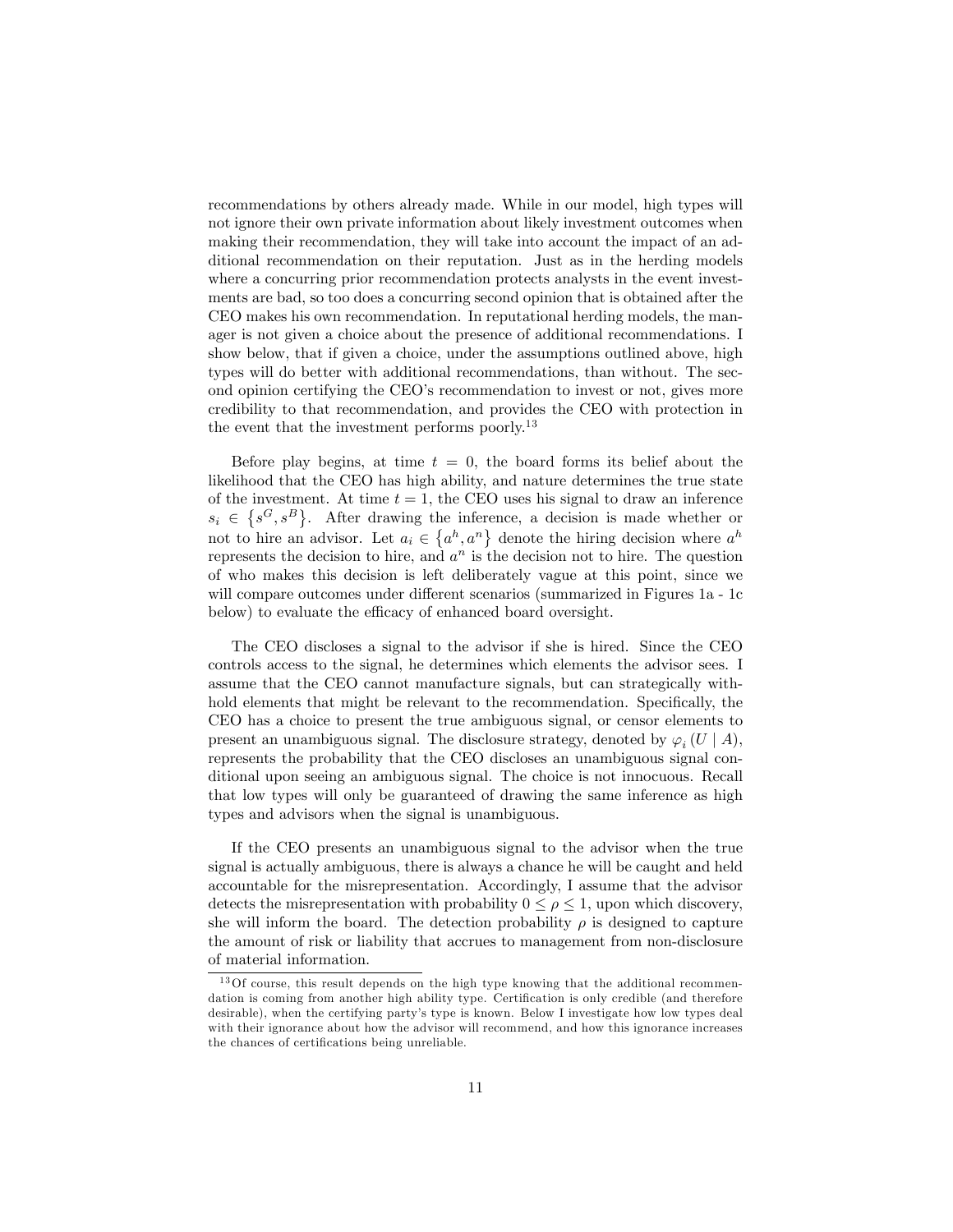Conditional on the advisor being hired, a choice must also be made about reporting structure: specifically, whether recommendations should be "pooled" or "separated". The notion of pooled and separated recommendations, not to be confused with pooling and separating strategies, is designed to capture the idea of certification  $-\text{that}$  is, whether the board can compare recommendations to evaluate the CEO. With pooled reports, the CEO sees the advisor's recommendation before making his own. Since high types and advisors will always draw the same inference (because of perfectly correlation), recommending differently to the advisor will lead the board to believe the CEO has low ability. Therefore, low types will never disagree with the advisor, and recommendations always agree. Boards can only compare CEO and advisor recommendations if the reports are separated in the sense that the CEO does not know how the advisor will recommend prior to reporting to the board. Separating recommendations by time – that is, hiring the advisor only *after* the CEO makes a recommendation  $\overline{\phantom{a}}$  is one credible method of providing separated reports. Let  $r \in \{r^s, r^p\}$  denote the reporting strategy where  $r^s$  represents separated reports while  $r^p$  represents pooled reports. If reports are separated or if the advisor is not hired, the CEO makes his recommendation known to the board at this time.

At time  $t = 2$ , the advisor (if hired) and the CEO (if reports are pooled) make their recommendations known to the board. The CEO uses a recommendation strategy denoted by  $\sigma_i (\hat{s} | s)$ . This strategy is the probability the CEO makes a certain recommendation conditional on his inference. Given that the low type draws an uninformative inference when the signal is ambiguous, his recommendation strategy is independent of his inference, that is,  $\sigma_L (\hat{s} | s) = \sigma_L (\hat{s})$ . After seeing the recommendation(s), the board decides whether to approve the investment or not. The board is risk neutral and approves investments with the goal of maximizing expected profits for the firm, which is just the expected benefit of the investment, minus the cost of investing c, minus any advisory fees  $z$  that are incurred.

At time  $t = 3$ , the investment outcome is realized if the investment is made. At this point, the board updates its prior belief about CEO ability using Bayes rule. The posterior belief, denoted by  $\hat{\alpha}$ , is equivalent to the CEO's compensation going into the next period.<sup>14</sup> Given the structure of the game, the CEO's actions in the first period, only affect his objective function through his continuation payoff  $\hat{\alpha}$ . Therefore his choices in equilibrium must maximize the

 $14$ The model focuses on the reputational concerns of CEOs, rather than the private benefits CEOs stand to gain upon certain events transpiring, or upon profit sharing in the event the investment goes well. Examples of private benefits include large payouts or "golden parachutesî that become payable upon a change of control transaction, and stock in the private company that accrues to management in the event of a management buyout (MBO) of a publicly traded company. Examples of profit sharing include grants of company stock and stock options. While in some cases, private benefits and profit sharing will be large enough to overcome concerns about reputation, it is legitimate to think that in general, efforts to influence standing with the board and with the corporate community at large will be a guiding motivation of many CEOs.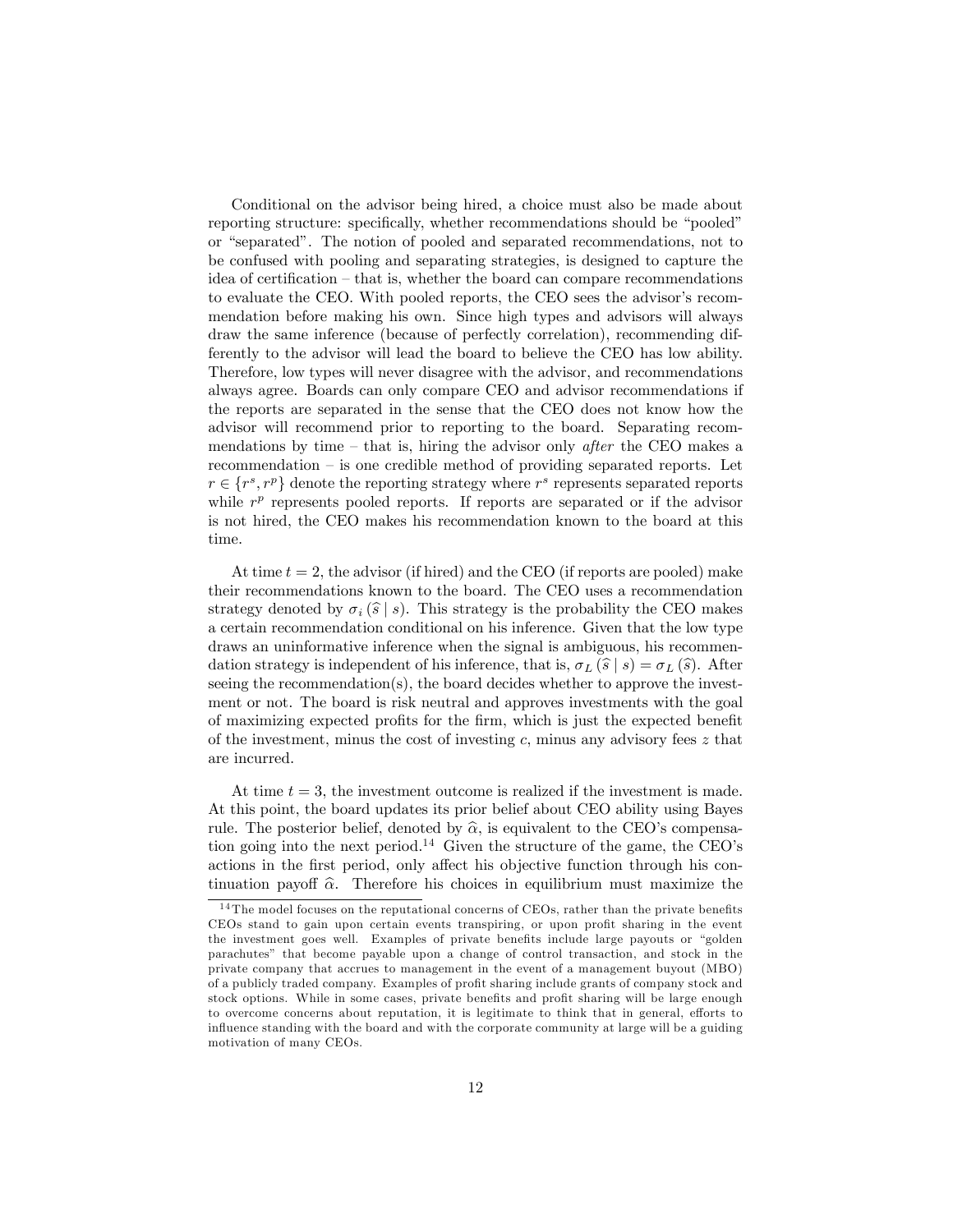expectation of the continuation payoff over all possible realizations of investment outcomes. This structure is analogous to a game in which there are two periods and play ends after the second period. The CEO makes choices to maximize the expected posterior belief of the board.

Figure 1a

## *Board mandates and separated reporting*

| $t = 0$ Board forms prior belief<br>Nature determines investment state                              |
|-----------------------------------------------------------------------------------------------------|
|                                                                                                     |
| $t = 1$ CEO draws inference and decides on disclosure strategy<br>CEO makes recommendation to Board |
|                                                                                                     |
| $t = 2$ Advisor makes recommendation to board<br>Board approves or rejects investment               |
| Investment outcome realized (if made)                                                               |
| Board updates priors                                                                                |
| CEO receives continuation payoff                                                                    |
| Figure 1b                                                                                           |

#### *Board mandates and pooled reporting*

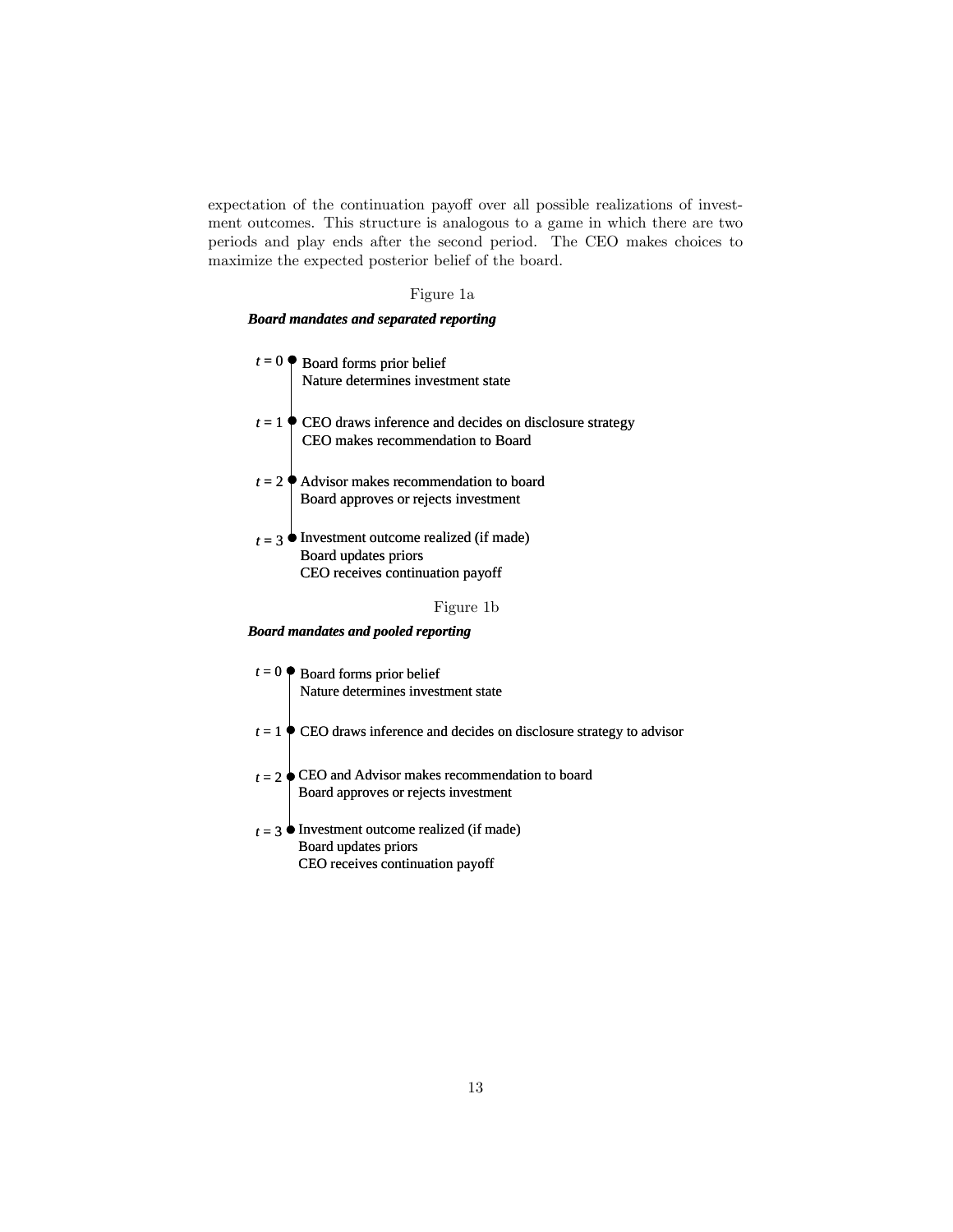

# 3 Equilibrium Results

Throughout the analysis, I utilize the equilibrium solution concept of Perfect Bayesian Nash Equilibrium. To obtain uniqueness, I impose the intuitive criterion (see Cho and Kreps (1987)). The intuitive criterion eliminates equilibria that can only be sustained by imposing unreasonable beliefs about out-ofequilibrium behavior.<sup>15</sup>

Before analyzing the solution to this game, it is instructive to provide a roadmap outlining the results that follow. Table 2 summarizes the equilibrium results. The equilibrium analysis proceeds by first examining CEO incentives to reveal the full information set to the advisor if hired. After establishing the disclosure strategy (which depends on the probability of detection), I discuss the equilibrium outcomes in the following four scenarios:

- i) Board mandates use of advisor when probability of detection is "high"
- ii) CEO discretion over use of advisor when probability of detection is "high"
- iii) Board mandates use of advisor when probability of detection is "low"
- iv) CEO discretion over use of advisor when probability of detection is "low"

 $15$  In signaling games, the intuitive criterion requires that if the information set following a certain action  $a_j$  by a given type  $t_i$  is off the equilibrium path, and that action is equilibriumdominated for that type, then the receiver's belief  $Pr(t_i | a_i)$  should place zero probability on the player being type  $t_i$ . In a perfect Bayesian equilibrium in a signaling game, the action  $a_j$  is equilibrium-dominated for type  $t_i$  if  $t_i$ 's equilibrium payoff is greater than  $t_i$ 's highest possible payoff from playing  $a_j$ . See Cho and Kreps (1987).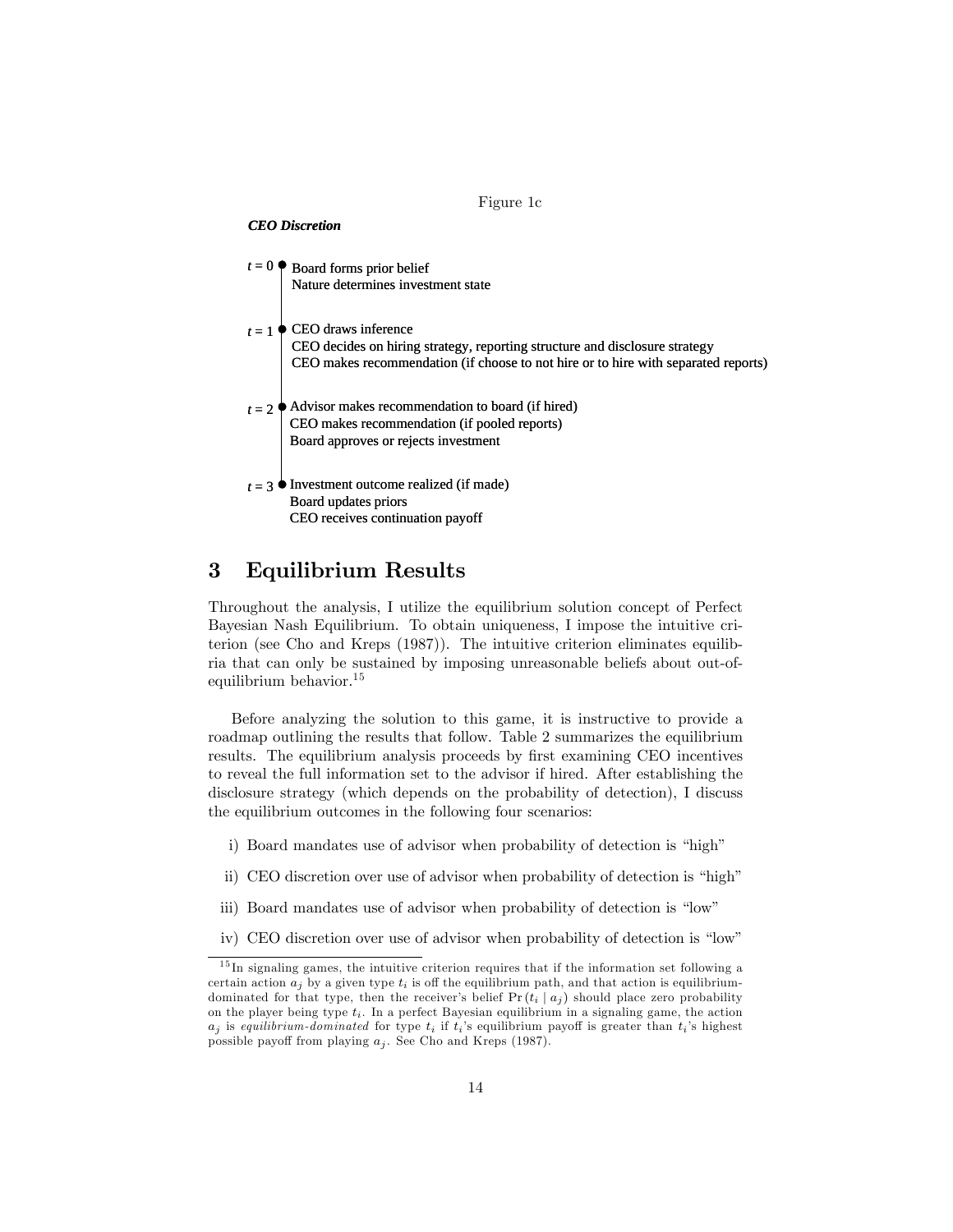|                                 | <b>Probability of detection "high"</b>                                                                                                                                                                                                   | <b>Probability of detection "low"</b>                                                                                                                                                                                                          |
|---------------------------------|------------------------------------------------------------------------------------------------------------------------------------------------------------------------------------------------------------------------------------------|------------------------------------------------------------------------------------------------------------------------------------------------------------------------------------------------------------------------------------------------|
| <b>Board</b><br><b>Mandate</b>  | With separated reporting, the<br>advisor's recommendation assists<br>board in both approval and<br>monitoring duties.<br>With pooled reporting, the<br>advisor's recommendation assists<br>board in approval but not<br>monitoring duty. | With separated reporting, the<br>advisor's recommendation does not<br>assist board in either approval or<br>monitoring duties.<br>With pooled reporting, the advisor's<br>recommendation assists board in<br>approval but not monitoring duty. |
| <b>CEO</b><br><b>Discretion</b> | CEO always hires advisor and<br>chooses separated reporting.<br>Advisor's recommendation assists<br>board in both approval and<br>monitoring duties.                                                                                     | CEO only hires advisor after bad<br>recommendation.<br>Advisor's recommendation does not<br>assist board in either approval or<br>monitoring duties.                                                                                           |

|  |  |  |  | Table 2: Summary of Equilibrium Results |  |
|--|--|--|--|-----------------------------------------|--|
|--|--|--|--|-----------------------------------------|--|

The analysis is divided into mandated use and discretionary use of advisors to reflect heterogeneity of use in practice. In general, I define "mandate" to encompass any instance where the board seeks a second opinion. For example, audit committees on boards of publicly traded companies are required to hire external auditors to provide audits of corporate financial disclosures<sup>16</sup>; investment banks provide fairness opinions<sup>17</sup>; and attorneys perform due diligence for firm disclosures.<sup>18</sup> On the other hand, "discretion" refers to management control over the use of outside experts. For example, management consultants are hired by, and work directly with management to form a recommendation on a given strategy; investment banks bring investment opportunities to firms, or will

 $16$  SOX requires external auditors to report directly to the audit committee (section 301). The Securities Act of 1933 and Securities and Exchange Act of 1934 requires issuers of publicly traded securities to audit their financial statements.

<sup>&</sup>lt;sup>17</sup> Smith vs. Van Gorkum (488 A. 2d. 875-878 (1985)) is the seminal case establishing that second opinions, known as "fairness opinions", serve as a liability shield for boards from shareholder lawsuits. In Van Gorkum, the Delaware Supreme Court stated that while the obtainment of an independent fairness opinion in a change of control transaction is not required, it is evidence that directors have met the enhanced fiduciary burden that arises when transactions are not conducted at arms length. Cases subsequent to Van Gorkum have confirmed that fairness opinions issued by investment banks, consulting firms, accounting firms or other independent advisor, are sufficient to effectively remove legal risk for gross negligence for board directors.

 $^{18}{\rm The}$  Securities Act of 1933 imposed strict liability on any issuer of securities that makes a material misstatement or omission in the disclosure document. As a defense, officers and directors need to show that they conducted a "reasonable investigation" verifying the accuracy of claims made in the issuing document. The obligation to conduct a reasonable investigation has essentially been delegated to the company's corporate attorneys. See Coffee (2006).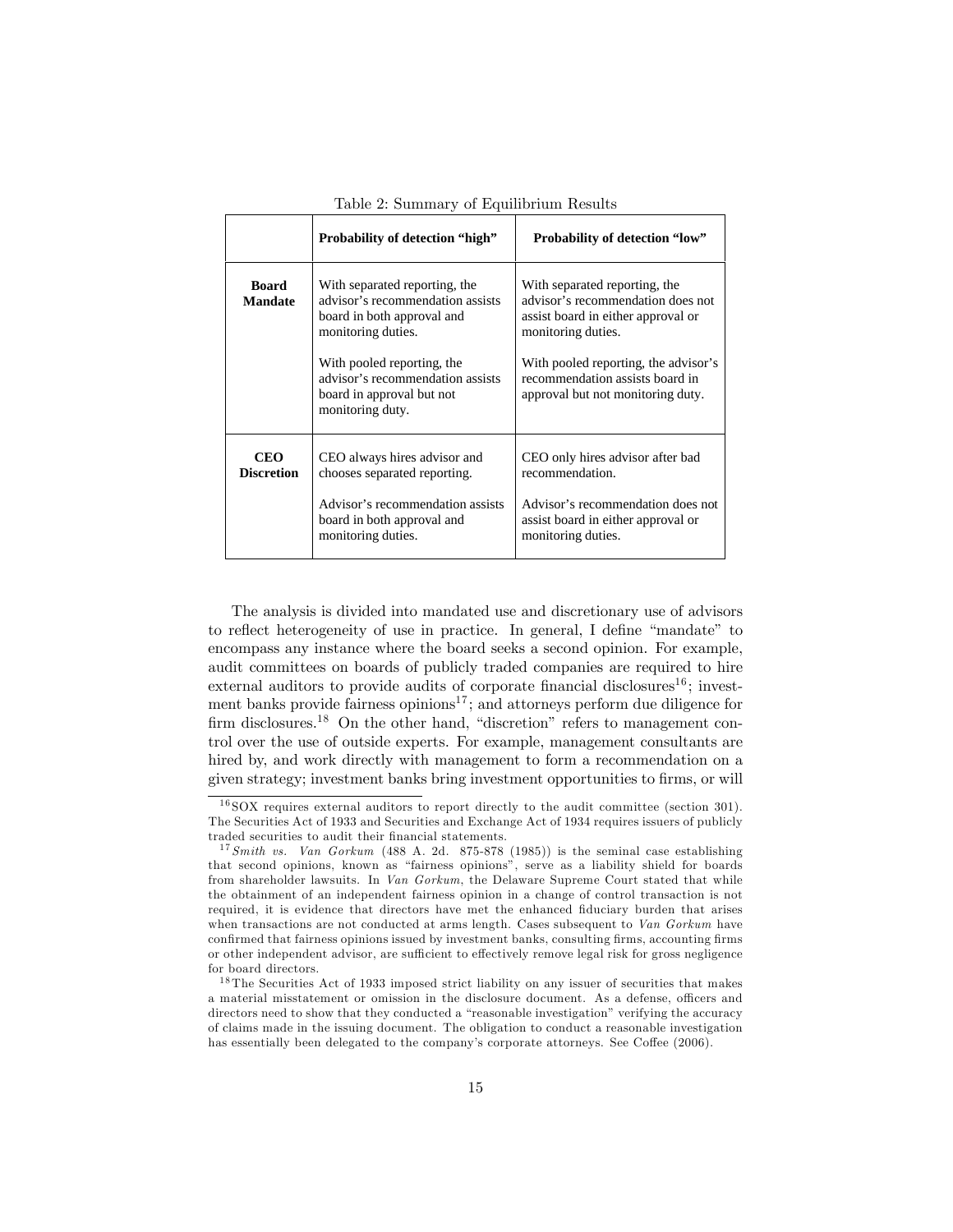work with management to assess potential acquisitions or merger targets; and attorneys and accountants work with in-house counsel and finance department on legal and accounting issues respectively.

## 3.1 CEO Disclosure Strategy

To solve for the equilibrium of this game, we use backward induction starting with the disclosure decision, since this is the CEO's final strategic node.<sup>19</sup> The CEO wishes to maximize his expected continuation payoff  $E[\hat{\alpha}]$ . Therefore, the disclosure strategy depends on how the board updates its belief about ability type. If recommendations do not match, the board's posterior is always  $\hat{\alpha} (\hat{s} \neq s_a) = 0$ . Since the high type draws an identical inference to the advisor, he will always prefer to reveal the full information set. This implies  $\varphi_H\left(U\mid A, a^h, r^s\right) = \varphi_H\left(U\mid A, a^h, r^s\right) = 0.$  The low type, who does not know what the advisor will recommend, must decide whether to reveal his signal, risking the chance that the advisor will disagree with him, or to strategically withhold elements, risking detection by the advisor. The following two lemmas outline the disclosure strategies for the low type under pooled and separated reporting structures respectively.

Lemma 1 (Disclosure strategy with pooled reports) When CEO and advisor reports are pooled, low types will reveal the true ambiguous signal to the advisor using a disclosure strategy  $\varphi_L(L \mid A, a^h, r^p) = 0$ .

**Proof.** Since reports are pooled, the low type sees the advisor's recommendation prior to making his own. Because the advisor always agree with the high type (because they have perfectly correlated inferences), the low type will also always make the same recommendation as the advisor. Since recommendations never disagree when reports are pooled, the board's posterior belief that the CEO has high ability is  $\hat{\alpha} = \alpha$ . With partial disclosure there is a risk that the CEO will be detected censoring elements of the signal by the advisor, and so the expected continuation payoff is  $\rho \alpha \leq \alpha$ . Therefore, the low type maximizes his expected payoff when  $\varphi_L\left(U \mid A, a^h, r^p\right) = 0.$ 

Because there is full disclosure, the advisor's recommendation will be reliable. By contrast, the disclosure strategy when reports are separated depends directly on the probability of detection. To simplify notation, and to account for the fact that strategies may be different depending on the recommendation, I substitute  $\varphi_L(\hat{s}^\theta)$  for  $\varphi_L(U \mid A, a^h, r^p)$ . Letting  $x \equiv p\theta + (1-p)(1-\theta)$ , the probability the high type makes a good recommendation, and recalling that  $\sigma_L(\hat{s}^G)$  denotes the probability that the low type makes a good recommendation, with separated reports, the board's posterior following good recommendations

 $19$  Even though the game continues after this point, board approval decisions and updating of priors that take place after information disclosure are purely mechanical.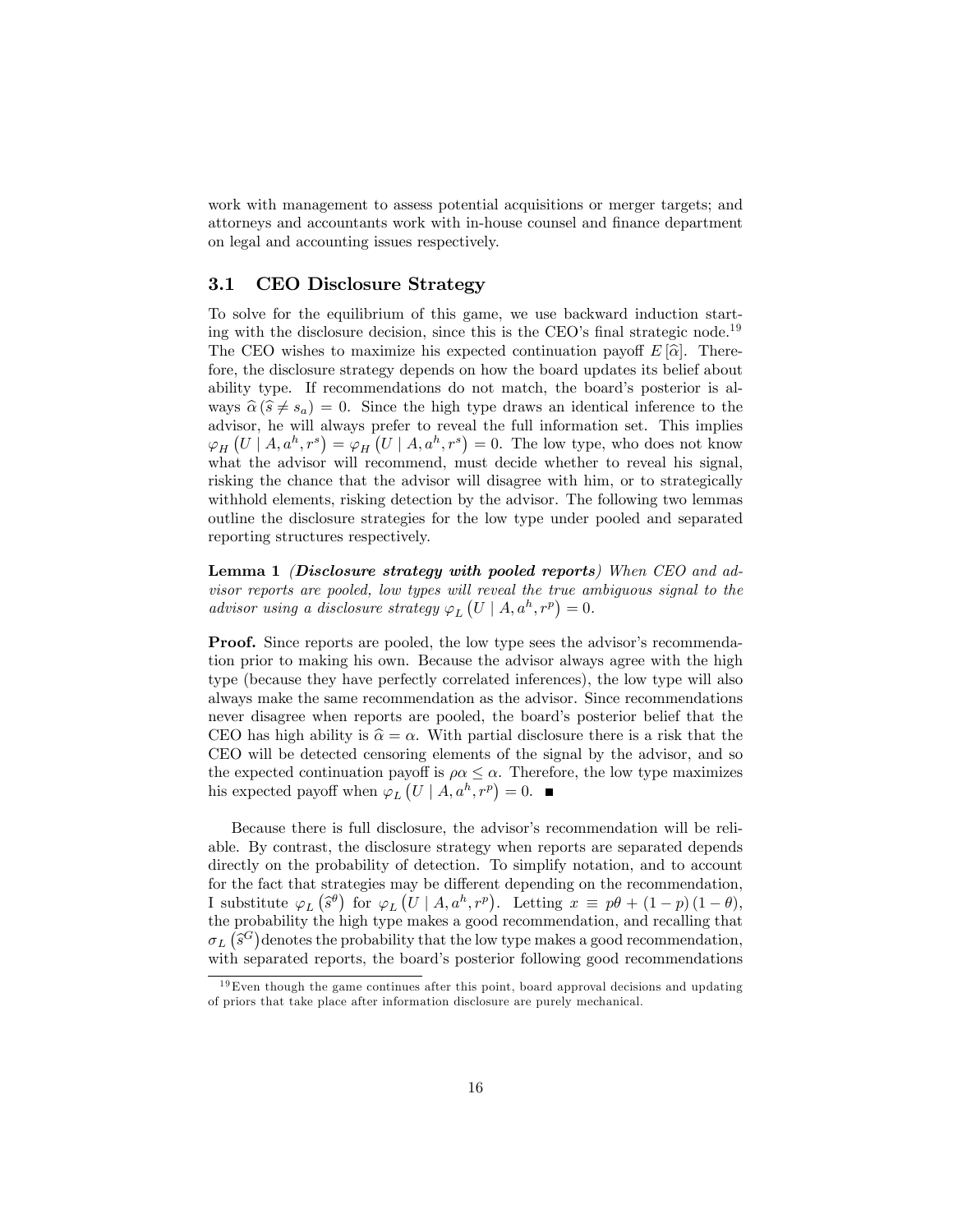by both the CEO and advisor, is:

=

=

$$
= \frac{\widehat{\alpha}\left(\widehat{s}^G, s_a^G \mid a^h, r^s, \varphi\right)}{\alpha + (1 - \alpha)\left(\varphi_L\left(\widehat{s}^G\right) + (1 - \varphi_L\left(\widehat{s}^G\right))x\sigma_L\left(\widehat{s}^G\right)\right)}
$$
(1)

The low type uses a disclosure strategy  $\varphi_L(\hat{s}^G)$  that maximizes his expected continuation payoff conditional upon a good recommendation:

$$
E_L\left[\widehat{\alpha}\mid \widehat{s}^G, a^h, r^s\right]
$$
\n
$$
= (\varphi_L\left(\widehat{s}^G\right)(1-\rho) + (1-\varphi_L\left(\widehat{s}^G\right))x)\widehat{\alpha}\left(\widehat{s}^G, s_a^G \mid a^h, r^s, \varphi\right)
$$
\n
$$
(2)
$$

Following a bad recommendation by both the CEO and the advisor, the board's posterior is:

$$
\hat{\alpha}\left(\hat{s}^B, s_a^B \mid a^h, r^s, \varphi\right) \qquad \alpha \qquad (3)
$$
\n
$$
= \frac{\alpha}{\alpha + (1 - \alpha)\left(\varphi_L\left(\hat{s}^B\right) + (1 - \varphi_L\left(\hat{s}^B\right))\left(1 - x\right)\left(1 - \sigma_L\left(\hat{s}^G\right)\right)\right)}
$$

The expected continuation payoff for the low type, conditional upon a bad recommendation is therefore:

$$
E_L\left[\hat{\alpha}\mid\hat{s}^G, a^h, r^s\right]
$$
  
=  $\left(\varphi_L\left(\hat{s}^B\right)(1-\rho) + \left(1-\varphi_L\left(\hat{s}^B\right)\right)(1-x)\right)\hat{\alpha}\left(\hat{s}^B, s_a^B \mid a^h, r^s, \varphi\right)$  (4)

Defining  $\rho^{t(\hat{s}^{\theta})}$  as the *cutoff detection threshold*, we have the following lemma.

Lemma 2 *(Disclosure strategy with separated reports):* When  $\rho < \rho^{t(\widehat{s}^{\theta})},$ the low type always discloses an unambiguous signal  $(\varphi_L(\hat{s}^{\theta}) = 1)$ . When  $\rho >$  $\rho^{t(\hat{s}^{\theta})}$ , the low type always discloses the true ambiguous signal  $(\varphi_L(\hat{s}^{\theta}) = 0)$ . The cutoff detection threshold  $\rho^{t}(\tilde{s}^{\theta})$  is strictly increasing in  $\alpha$ . Further,  $\rho^{t}(\tilde{s}^{\tilde{G}})$ is strictly decreasing in x, and  $\rho^{t(\hat{s}^B)}$  is strictly increasing in x.

The proof is contained in the Appendix. Lemma 2 establishes that when reports are separated, the disclosure strategy depends directly on the likelihood that third party advisors detect that the signal they receive from management is incomplete. When the probability of detection is "low" (that is, when  $\rho$  <  $\rho^{t(\hat{s}^{\theta})}$ ), the CEO presents an unambiguous signal, favoring the recommendation he has already made. The risk that the advisor does not certify the CEO's recommendation with full disclosure outweighs the risk of being caught with partial disclosure. When the probability of detection is "high"  $(\rho > \rho^{t(\hat{s}^{\theta})})$ , the CEO presents an ambiguous signal.

The cutoff threshold detection level  $\rho^{t}(\tilde{s}^{\theta})$  depends on the overall state of the economy  $\theta$ . When the investment outcome is likely to be good, the advisor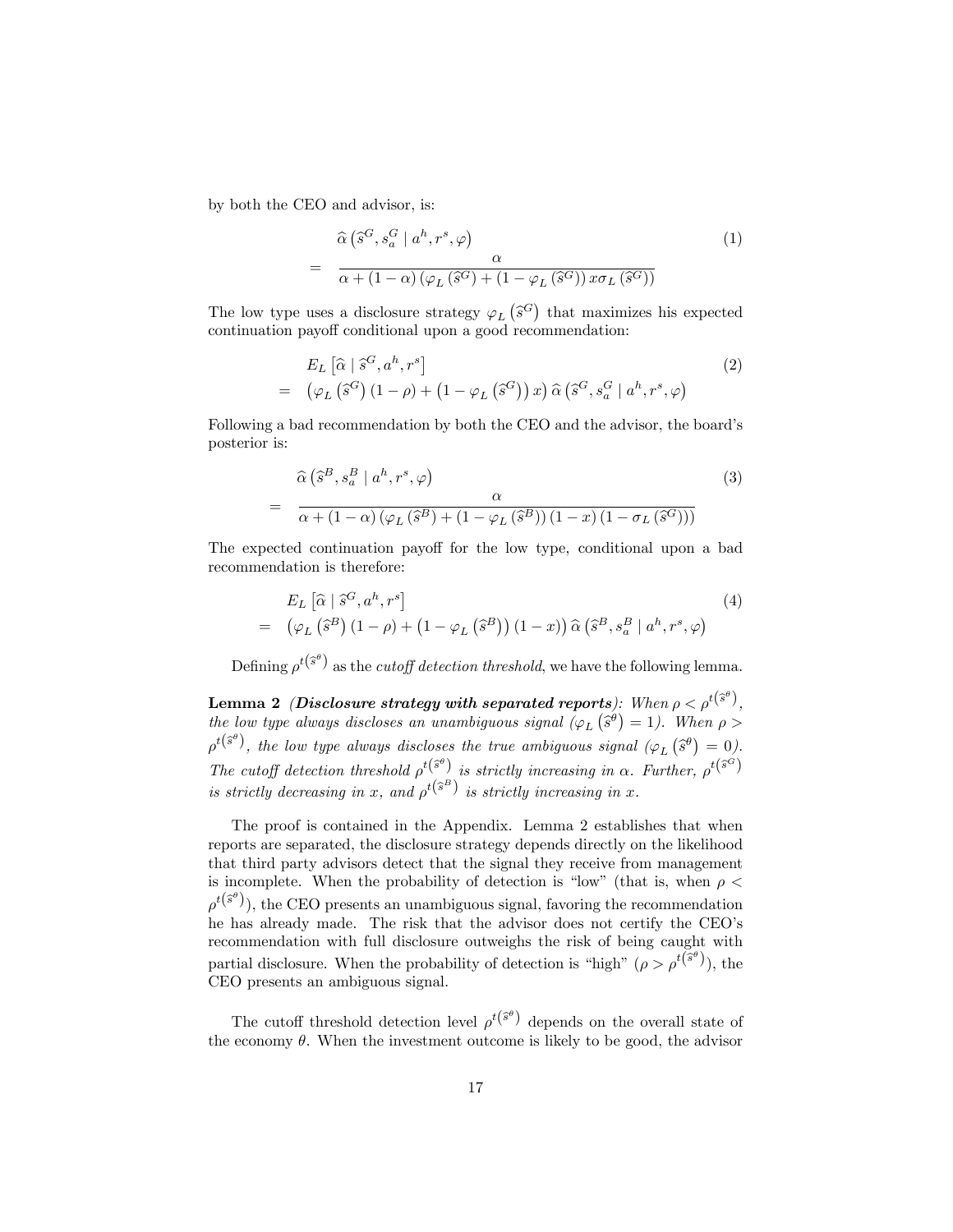is more likely to make a good recommendation. The CEO then has less need to withhold information, since he has greater certainty over how the advisor will report. The same logic applies when the outcome is likely to be bad. Disclosing the true signal poses less of a risk, since recommendations are likely to match. Cutoff detection thresholds increase when the investment outcome is less certain since the low type will be unsure of the advisor's recommendation and therefore more willing to lie.

The cutoff detection threshold also increases with the board's prior belief about CEO ability  $\alpha$ . Low types held in relatively high regard by the board, have more to lose if the advisor fails to provide certification. Therefore, to protect their reputation, they are more likely to withhold information to ensure certification, even as the risk of detection increases. The escalating riskiness of the behavior engaged in by executives at Enron and WorldCom exemplifies this point. Even as the likelihood of detection grew, executives continued to manipulate and withhold information from the board and other third parties. The costs of exposure were so great that seemingly reckless behavior became rational.<sup>20</sup>

The hope of legislative efforts, such as SOX, is to increase the incentives of management to fully disclose relevant information to third parties. Below I show that whether SOX is effective, depends directly on whether these efforts are successful. The results above demonstrate that such efforts are important since low types will withhold information from certifying parties when it is not likely they will be detected doing so. The cutoff detection thresholds are:

$$
\rho^{t(\hat{s}^G)} = \frac{\alpha + x \sigma_L(\hat{s}^G) - \alpha x \sigma_L(\hat{s}^G) - x}{\alpha + x \sigma_L(\hat{s}^G) - \alpha x \sigma_L(\hat{s}^G)}
$$

$$
\rho^{t(\hat{s}^B)} = \frac{\alpha (x + \sigma_L(\hat{s}^G) + x \sigma_L(\hat{s}^G)) - (1 - x) \sigma_L(\hat{s}^G)}{\alpha (x + \sigma_L(\hat{s}^G) + x \sigma_L(\hat{s}^G))}
$$

Notice that because the detection thresholds are strictly less than one, detection does not have to be perfect to ensure management cooperation. Therefore full auditing of every management claim is unnecessary. If increasing the probability of detection is costly, boards can invest just to the point at which management would rather disclose the true signal.

We are now in a position to continue with the equilibrium analysis. Given that disclosure will either be full or partial, we can likewise split up the analysis. Since the focus of the paper is on the impact of regulation, we can further divide into the discussion into examination of mandated versus discretionary hiring decisions.

 $20$ Kofman and Lawarrée (1993) reach a similar conclusion noting that collusion with internal auditors (with side payments) becomes more attractive for managers the larger their punishment is for low effort. Also see Chevalier and Ellison (1997) for empirical evidence that mutual fund managers with poor performances choose riskier portfolios than those with good performances.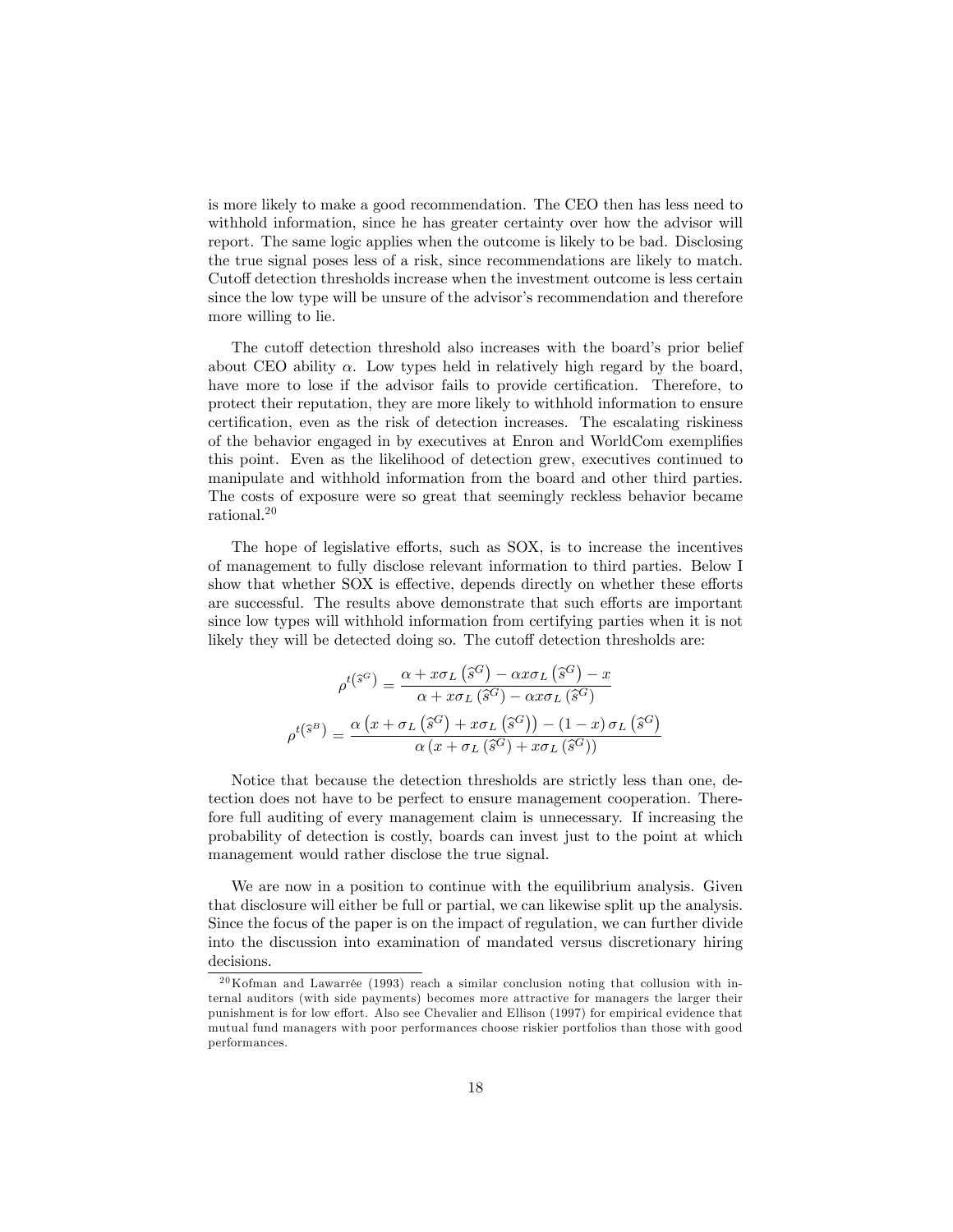## 3.2 High probability of detection if CEO censors private information

## 3.2.1 Board mandates use of advisors

In circumstances where the probability of detection is high enough ( $\rho > \rho^{t(\hat{s}^{\theta})}$ ), low types will always fully disclose their signal regardless of the reporting structure. When reports are pooled, even though the certification is reliable, no learning about CEO type is possible. High types will always report their true inference. Low types who see the advisor's recommendation will simply make the same recommendation to the board.

With separated reporting, the low type does not have an opportunity to see the advisor's recommendation before making his own, and therefore will not know how the advisor will recommend. He does however know the likelihood the advisor draws good and bad inferences, and how the board updates following certification. A Perfect Bayesian Nash Equilibrium is defined below.

Definition 3 (Perfect Bayesian Nash Equilibrium with mandates and full information): i) Knowing his own ability type and after drawing an inference from his private signal, the CEO utilizes a recommendation strategy  $\sigma(\widehat{s} | s)$  that maximizes his expected continuation payoff  $E[\widehat{\alpha}]$ ; ii) after observing the CEO's strategy and using the advisor's recommendation, the board updates its prior belief about CEO ability using Bayes law; iii) the board approves  $investments to maximize expected firm profits; iv) board beliefs are consistent.$ with CEO strategy and CEO strategy is optimal given board beliefs.

Because inferences are imperfectly correlated with the true investment state, it is possible for advisors to be wrong when acting honestly and relying on the true signal. Even so, obtaining an informed recommendation increases the likelihood that the board makes decisions that maximize profits, and thus it will always follow the advisor's recommendation.<sup>21</sup> For the CEO, all that matters is whether or not the advisor certifies the CEO's recommendation, rather than the actual investment outcome if realized. If the advisor fails to certify the CEO's recommendation, the board infers that the CEO has low ability. Substituting  $\varphi_L$   $(s^{\theta}) = 0$  into the updating equations above (see equations (1) and (3)), given that the high type always reports his true inference (because he knows that the advisor is honest, and will always agree with him), the board's posteriors following a good recommendation and a bad recommendation, both certified by the advisor respectively are:

$$
\widehat{\alpha}\left(\widehat{s}^G, s_a^G\right) = \frac{\alpha}{\alpha + (1-\alpha)x\sigma_L\left(\widehat{s}^G\right)}\tag{5}
$$

$$
\widehat{\alpha}\left(\widehat{s}^B, s_a^B\right) = \frac{\alpha}{\alpha + (1-\alpha)\left(1-x\right)\left(1-\sigma_L\left(\widehat{s}^G\right)\right)}\tag{6}
$$

 $21$  Courts have cited the fact that a board has obtained a second opinion from an independent advisor about a potential investment, as evidence that it has fulfilled its procedural fiduciary duty to shareholders. See Smith v Van Gorkum.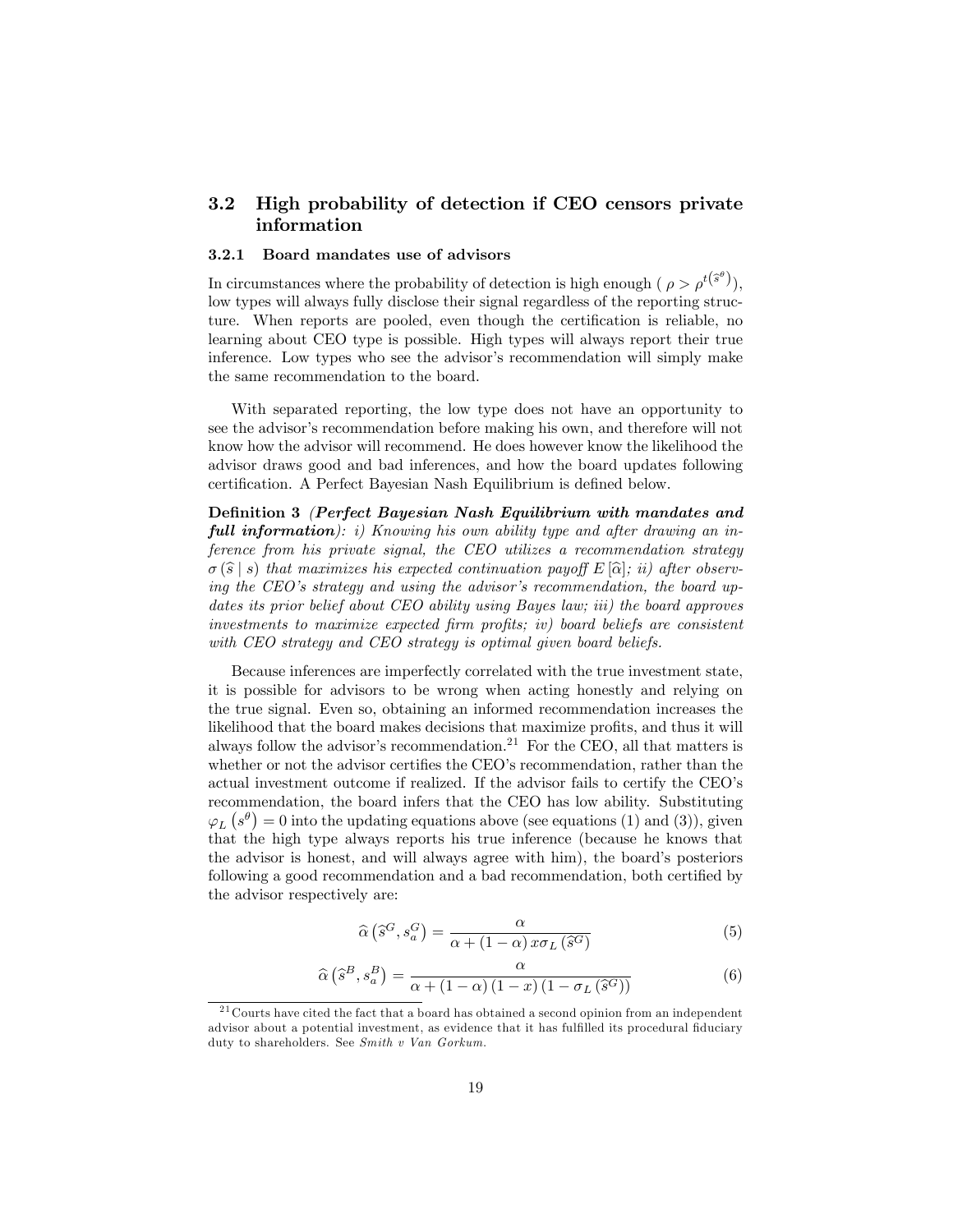With mandates in place, the only thing the CEO must decide is the recommendation to make to the board. The low type will set  $\sigma_L(\hat{s}^G)$  to maximize his expected continuation payoff:

$$
E_L\left[\widehat{\alpha}\right] = \sigma_L\left(\widehat{s}^G\right)x\widehat{\alpha}\left(\widehat{s}^G, s_a^G\right) + \left(1 - \sigma_L\left(\widehat{s}^G\right)\right)\left(1 - x\right)\widehat{\alpha}\left(\widehat{s}^B, s_a^B\right)
$$

Proposition 4 details the equilibrium reporting strategies. The proofs for this and all other propositions are contained in the Appendix below.

Proposition 4 (Mandates with full information and separated reports) When advice is mandated, reports are separated and  $\rho > \rho^{t(\hat{s}^{\theta})}$ , there exists a unique Perfect Bayesian Nash Equilibrium where i) the high type truthfully reports his inference; ii) the low type reports a good recommendation with probability  $\sigma_L^*$   $(\hat{s}^G)$ , where  $\sigma_L^*$   $(\hat{s}^G) = 1$  for  $\theta \ge \overline{\theta}$ ,  $\sigma_L^*$   $(\hat{s}^G) = 0$  for  $\theta \le \theta$ ,  $x < \sigma_L^*$  ( $\hat{s}^G$ )  $< 1$  for  $\frac{1}{2} < \theta < \overline{\theta}$ ,  $0 < \sigma_L^*$  ( $\hat{s}^G$ )  $< x$  for  $\theta < \theta < \frac{1}{2}$ , and  $\sigma_L^* (\hat{s}^G) = x = \frac{1}{2}$  for  $\theta = \frac{1}{2}$ ; and iii) the board approves the investment when the advisor makes a good recommendation and  $Pr(G | s_a^G) - c > 0$ .

When signals are accurately and fully disclosed, certification of management decisions can be of great assistance to boards for several reasons. Although  $\cos\left(\frac{1}{2}\right)^{22}$  and perhaps of limited direct informational value (as happens when the CEO has high ability), certification increases the likelihood of good corporate investments, enables boards to learn faster about CEO ability, and to not unduly punish high types for unforeseen investment outcomes. High types recommend truthfully, knowing that the advisor will certify his recommendation. Low types employ a strategy that maximizes the chances that he will recommend in the same way as the advisor, utilizing a pure strategy of always reporting good (bad) if the unconditional likelihood the investment is good (bad) is high (low) enough. Otherwise he uses a mixed strategy, overemphasizing the recommendation the advisor is more likely to make. This result provides some justification for mandates, and is no doubt, the outcome policy makers have in mind when proposing regulations that increase board independence, and require external certification of management recommendations.

## 3.2.2 CEO discretion over use of advisors

Without certification, the board uses its observation of the recommendation and the investment outcome (if known) to update its priors. The posterior following a good recommendation and good outcome is,

$$
\widehat{\alpha}\left(\widehat{s}^G, G\right) = \frac{\alpha p}{\alpha p + (1 - \alpha)\,\sigma_L\left(\widehat{s}^G\right)}\tag{8}
$$

<sup>&</sup>lt;sup>22</sup> Implicitly assumed throughout the paper is that the advisor's fee z does not exceed the expected return net of investment costs. If advisory fees are too costly, then boards would prefer never to obtain certification. Note that if the CEO has discretion, even when fees exceed the net return, he will still obtain certification because it is the company who pays the fee not the CEO. The CEO will use company resources inefficiently to increase his own private payo§. Requiring the CEO to pay the advisor directly may result in a separating equilibrium because hiring only makes economic sense for high types.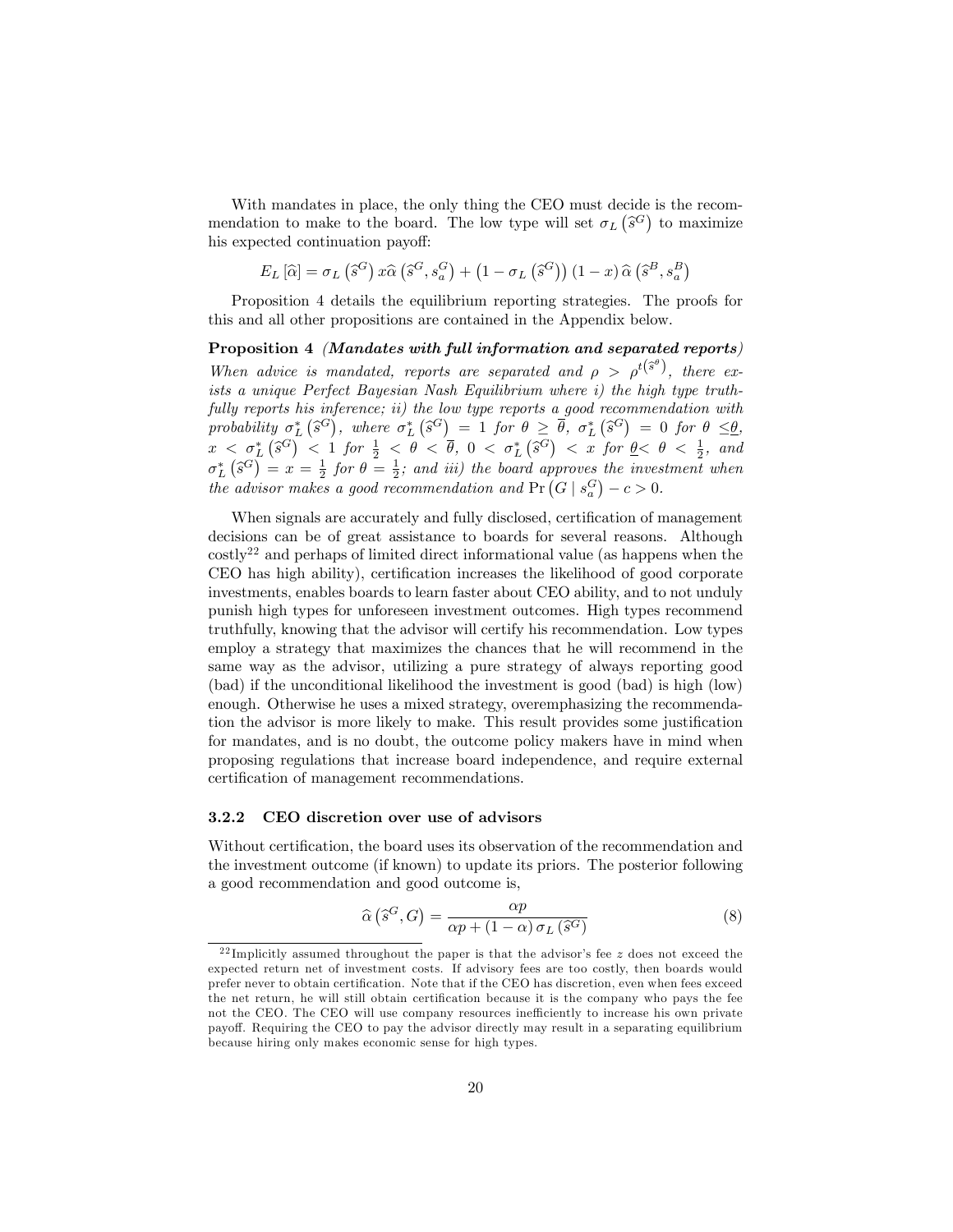The posterior following a good recommendation and bad outcome is,

$$
\widehat{\alpha}\left(\widehat{s}^G, B\right) = \frac{\alpha\left(1-p\right)}{\alpha\left(1-p\right) + \left(1-\alpha\right)\sigma_L\left(\widehat{s}^G\right)}\tag{9}
$$

After a bad recommendation (where no outcome is observed), the posterior is,

$$
\widehat{\alpha}\left(\widehat{s}^B\right) = \frac{\alpha\left(1-x\right)}{\alpha\left(1-x\right) + \left(1-\alpha\right)\left(1-\sigma_L\left(\widehat{s}^G\right)\right)}\tag{10}
$$

CEOs choose hiring, reporting and recommendation strategies to maximize expected continuation payoffs. The payoff to different hiring and reporting strategies for the high type depends directly on the low type's recommendation strategy  $\sigma_L(\hat{s}^G)$ . Given this strategy we can calculate equilibrium payoffs for the high type under different equilibria (whose existence depends directly on board beliefs about out-of-equilibrium behavior). Utilizing the intuitive criterion to eliminate equilibria that require unreasonable beliefs about out-ofequilibrium behavior, I demonstrate that there is a unique equilibrium where both CEO types always hire and choose a separated reporting structure.

Proposition 5 (CEO discretion with full information): There exists a unique Perfect Bayesian Nash equilibrium in which both types always hire an advisor, choose a separated reporting structure, and give recommendations in  $accordance with Proposition 4 above. The board believes the CEO has low ability$ if he chooses not to hire an advisor, or if he chooses a pooled reporting structure. The board approves investments when the advisor makes a good recommendation, and  $Pr(G | s_a^G) - c > 0$ .

Giving the CEO discretion over when to obtain a second opinion, results in exactly the same equilibrium as described in Proposition 4. Because certification is a signal to the board of CEO ability, by seeking certification, high types can actually improve their expected reputations relative to the case when no advisor is available. The uniqueness of this equilibrium arises from the fact that expected payoffs following certification strictly dominate any other equilibrium payoffs for high types, but leave low types worse off than were they not to hire or pool reports. This result is robust for all values of the board's prior  $\alpha$ . The fact that certification provides additional information to the board about CEO ability, is especially important since with no certification, given the low type's strategy, high types only improve their reputation when they make a good recommendation and the investment outcome is good. Otherwise the posteriors decline relative to the prior.

In an equilibrium where the CEO makes a good recommendation without using an advisor, I show in the Appendix below that the low type makes a good recommendation more often than the high type is wrong – that is,  $\sigma_L(\hat{s}^G) > 1-p$ . This implies that  $\hat{\alpha}(\hat{s}^G, B) < \alpha$ ; not surprisingly, reputation declines after a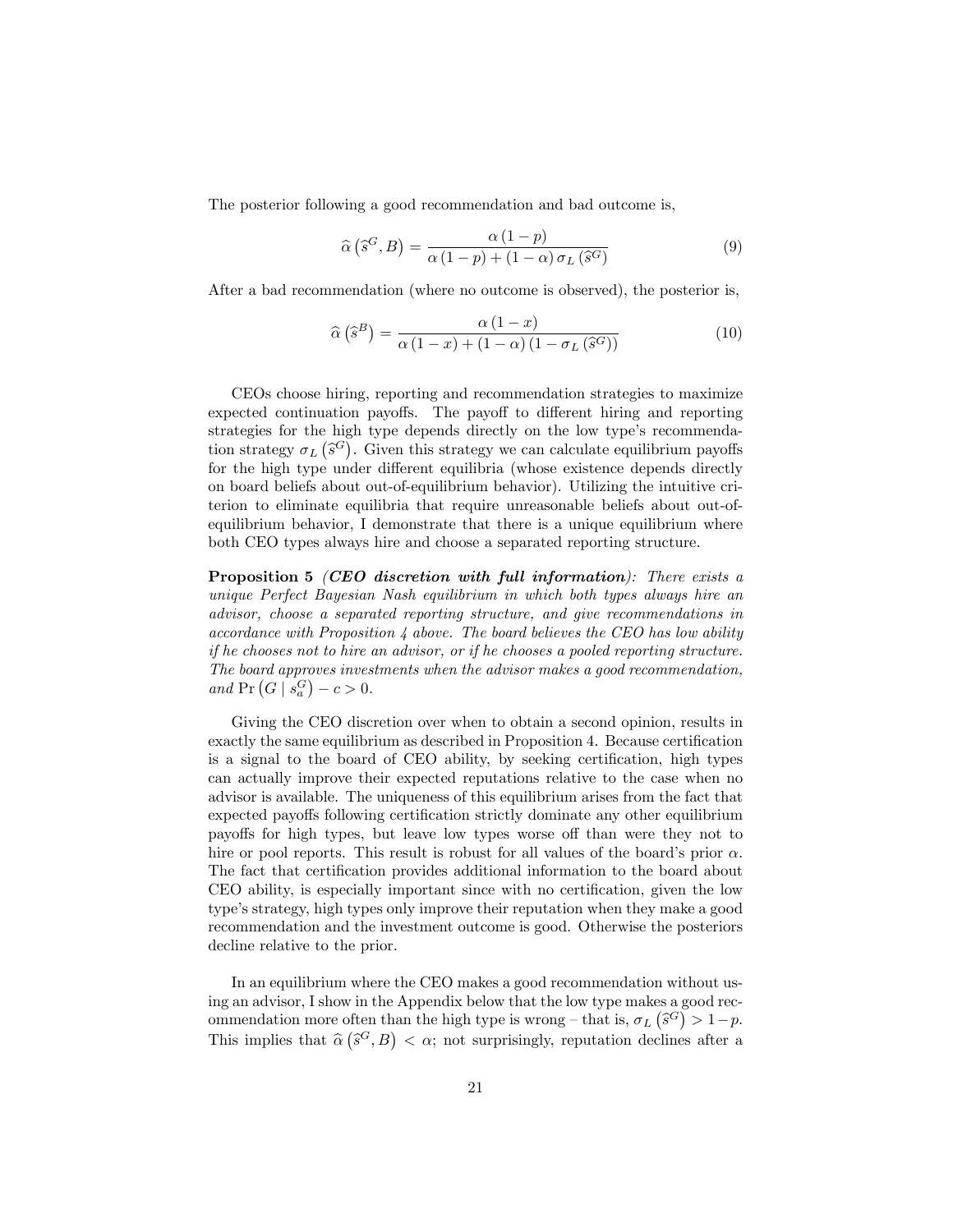positive recommendation and a bad outcome. On the other hand, given that investment outcomes are unobservable when no investment is made, without advisors low types are more inclined to reject investments than high types. Therefore,  $1 - \sigma_L(\hat{s}^G) = \sigma_L(\hat{s}^B) < x$  implying that  $\hat{\alpha}(\hat{s}^B) < \alpha$ : following an uncertified bad recommendation, reputation also declines. Certification therefore protects high types from adverse inferences. Low types also seek certification, even though they are strictly worse off, since the board believes upon seeing out-of-equilibrium behavior, that the CEO has low ability.

To support this result, we have evidence that there was strong demand for external auditing in the United States in the 1920's, prior to the institution of auditing mandates. By 1933, 85% of all publicly traded corporations already sought outside audits as a signal to investors of disclosure quality.<sup>23</sup> More recently, there is evidence that such signaling occurred with the new SOX requirement that CEOs certify the company's audited statements. Executives at several public companies (including among others, Fannie Mae, Gannett Co, Marriott, Corning, Delphi Corp) certified their financial disclosures before the signing deadline as a way to demonstrate their confidence in their statements. J.T. Battenberg, CEO of Delphi Corp and one of the first executives to certify, stated, "Some CEOs said I put them on the defensive." Similarly Corning Inc stated that it wanted to certify when it was not yet required to do so, because it would underscore its differences with other firms in the telecommunications sector.<sup>24</sup>

The results in Propositions 4 and 5 are dependent on the following assumptions: (1) managers are mainly concerned about their reputations; (2) managers are aware that they are being monitored by their superiors; and (3) advisors are assured access to all relevant information. If managers stand to gain some private benefit from a particular decision by the board, obtaining certification may not be part of an equilibrium strategy under a discretionary regime. For example, if the private inference for an investment opportunity is bad, but the CEO receives a very large payout in the event the investment is made  $-\overline{\text{big}}$ enough to outweigh concerns about potential reputational damage  $-$  then high types will not choose to seek certification on their own, preferring to recommend in favor of the investment. Similarly, if low types do not believe they will be duly punished, they would rather not obtain external certification because it increases their risk of exposure. Mandates may be useful devices in both of these cases so long as the information disclosed by management is accurate. If the information is unreliable, mandates can be counterproductive elevating the status of costly second opinions that are ultimately uninformative. The remain-

 $23$  Colonel A.H. Carter, President of New York Society of Certified Public Accountants in testimony to the Senate Committee on Banking and Currency, 73rd Cong. 56-62 (1933). In these same hearings Senator Gore pointed out that pervasive auditing failed to prevent the 1929 Crash. See Previts and Merino (1998).

 $24$ Downey Grimsley, "Signing the Bottom Line; Top Executives at 16 Companies Certify Their Books", Washington Post, August 1, 2002.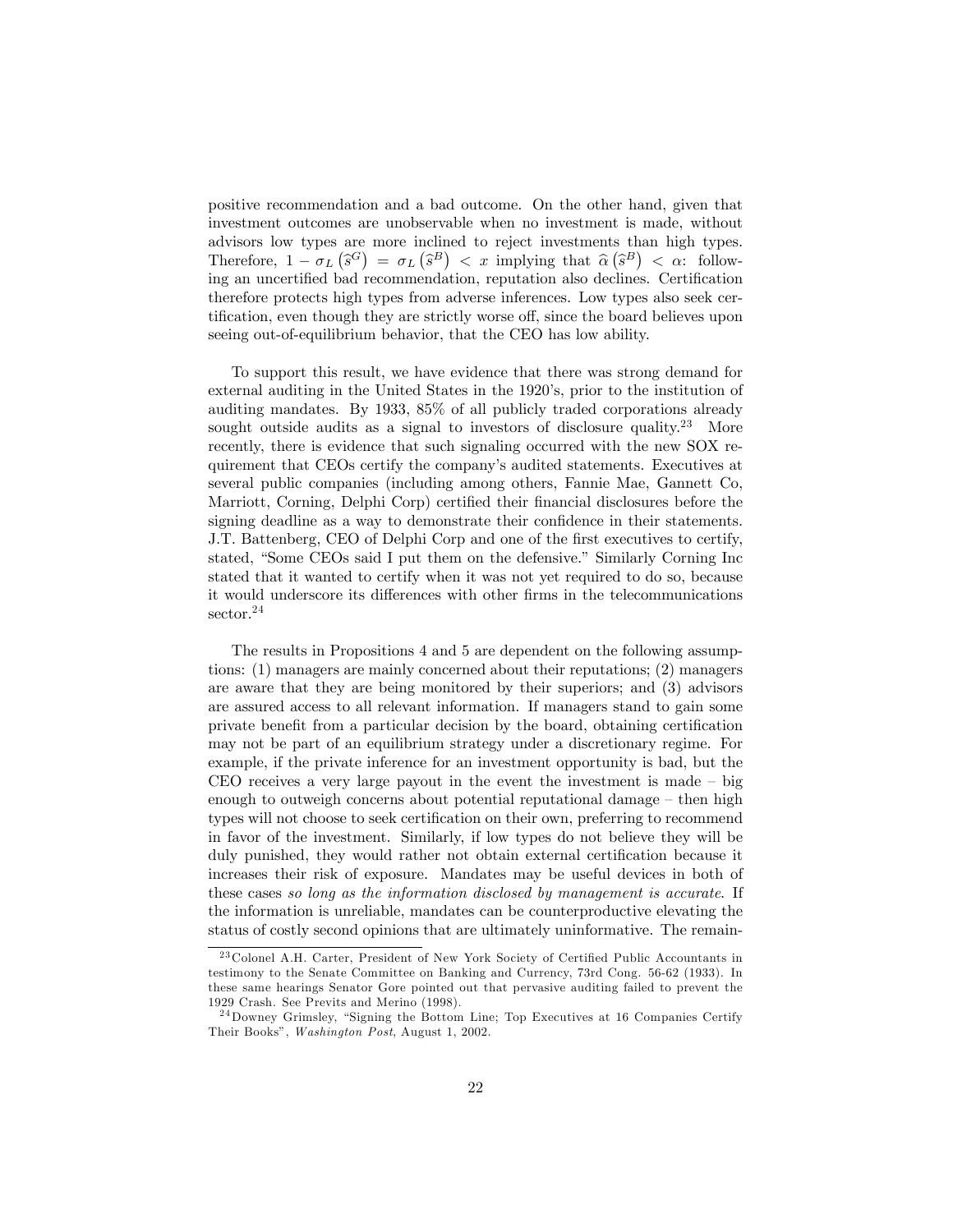der of the paper investigates outcomes when management disclosures may be incomplete.

## 3.3 Low probability of detection if CEO censors information

#### 3.3.1 Board mandates use of advisors

When the probability of detection is small enough, low types will always present partial unambiguous signals to advisors. This result, contained in Lemma 2, leads naturally to Proposition 6.

Proposition 6 (Mandates with separated reporting and partial disclo**sure**): When advice is mandated, reports are separated and  $\rho \langle \rho^{t(s^{\theta})}, i \rangle$ high types will disclose the true ambiguous signal and truthfully recommend in accordance with their inferences; ii) low types will disclose an unambiguous signal, recommending in accordance with the signal presented. The board approves the investment when the advisor makes a good recommendation, and  $\alpha \Pr(G | \hat{s}^G) + (1 - \alpha) (1 - \rho) \theta - c > 0.25$ 

With separated reports and low detection probabilities, the advisor will either certify the CEO's recommendation  $-$  often incorrectly  $-$  or will discover on occasion that the CEO has misrepresented his signal. The incentive to censor elements in the signal arises from the separated reporting structure. Since the low type is required to recommend prior to the advisor, he will give the advisor information that leads her recommendation to match his. Since we assume that  $\rho < \rho^{t(\hat{s}^{\theta})}$ , we have  $\varphi_L(\hat{s}^G) = 1$  by Lemma 2. Substituting into equation (1), the board's posterior belief is therefore identical to its  $prior^{26}$ :

$$
\alpha\left(\widehat{s}^{G},s^{G}_{a}\mid a^{h},r^{s},\rho<\rho^{t\left(\widehat{s}^{G}\right)}\right)=\alpha
$$

The posterior with separated reporting is therefore equal to the posterior with pooled reporting, where there is no disincentive to full information disclosure (by Lemma 1). Low types present the true signal, matching their recommendation to that of the advisor. The advisor's recommendation provides valuable information about the investment, but not about the CEO. Proposition 7 (which relies on Lemma 1 for disclosure strategies) summarizes CEO strategies when detection probability is low, and reports are pooled.

Proposition 7 (Mandates with pooled reporting and low detection prob**abilities**): When advice is mandated, reports are pooled and  $\rho < \rho^{t(S^G)}$ , i) high types truthfully recommend in accordance with their inferences, and ii) low types, after seeing the advisor's recommendation, will make identical recommendations. The board approves the investment when the advisor makes a good recommendation and  $Pr(G | \hat{s}^G) - c > 0$ .

 $^{25}$ Note that with certification, since the CEO's payoff is not related to investment outcome, the low type is indifferent between making a good recommendation and a bad recommendation.

 $^{26}$ Note that the same point applies for certification after a bad recommendation.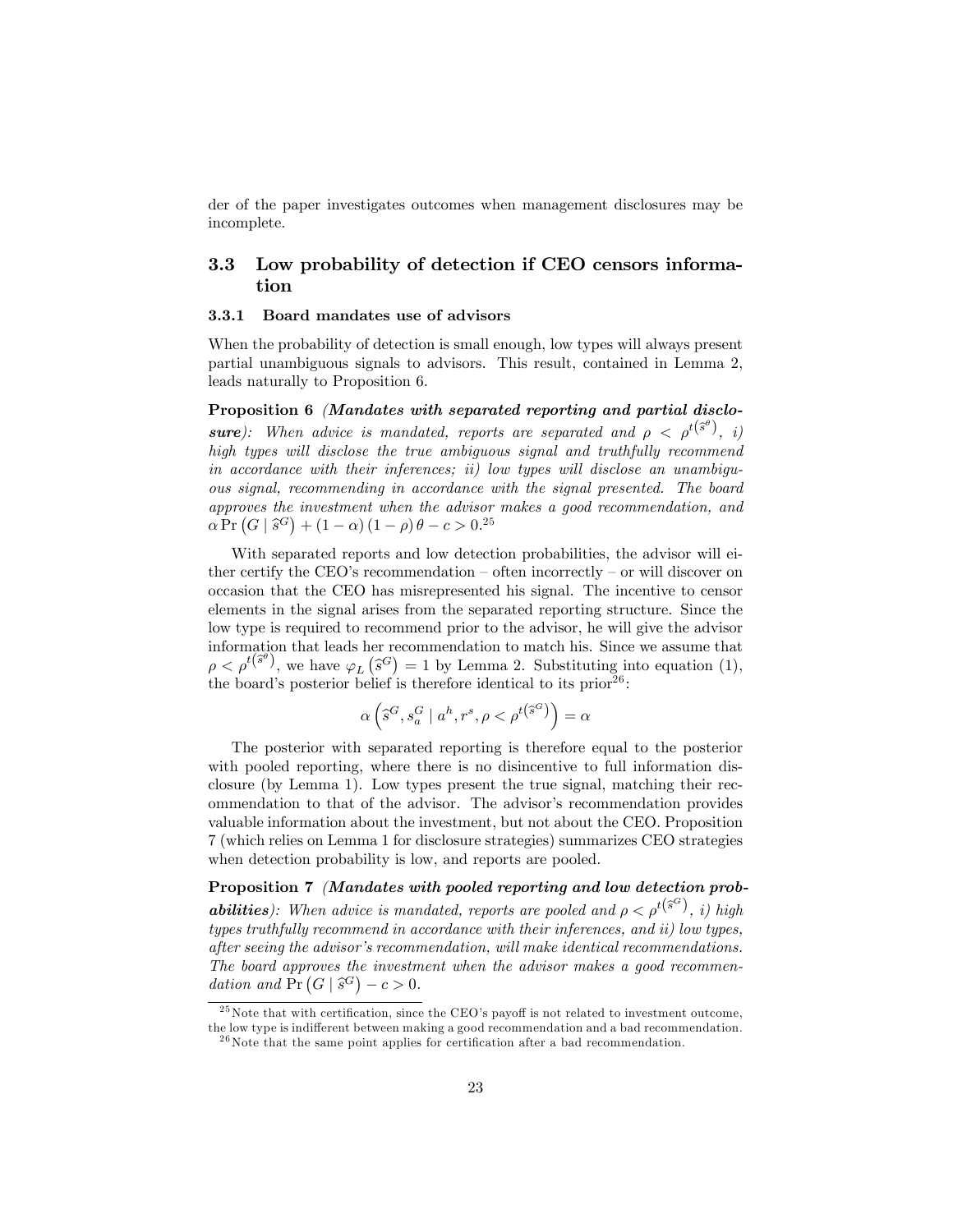Proposition 7 demonstrates that boards may not be able to carry out both monitoring and approval functions when CEOs have career concerns.<sup>27</sup> Information transmission by self-interested CEOs has been investigated by Adams and Ferreira (2006) and Song and Thakor (2006). Adams and Ferreira come to the conclusion that Örms with friendly boards (who do not monitor CEOs too intensely) may have better investment outcomes than firms with independent boards. The CEO's trade-off between presenting good information, and being held accountable for poor recommendations, means that he is not inclined to present information to the board which could later be held against him. The results here, which take into account the role of third parties in assisting boards, lead one to a similar conclusion. Boards that monitor too closely may be given inferior advice.

#### 3.3.2 CEO discretion over use of advisors

With discretion over hiring decisions, high types will take into account the incentives of low types to present unambiguous signals to the advisor. Because the board is unable to update its prior when the advisor always agrees with the CEO, certification loses its signaling power. However, high types still hire sometimes to avoid adverse inferences about ability type following a bad recommendation. The equilibrium is described in Proposition 8.

Proposition 8 (CEO discretion with partial information): When outside advice is discretionary, and  $\rho < \rho^{t(S^G)}$ , the following strategies and beliefs constitute a unique equilibrium: i) conditional on a good inference, the high type never hires an advisor and always makes a good recommendation; ii) conditional on a bad inference, the high type always hires an advisor, is in $differential$  between reporting structures and makes a bad recommendation; iii) the low type makes a good recommendation and does not hire with probability  $\sigma_L^d$  ( $\hat{s}^G$ )  $\in$  (1 - p, x); (iv) the low type makes a bad recommendation and hires and advisor with probability  $1-\sigma_L^d(\hat{s}^G)$ ; (v) the board believes that the CEO has low ability if he hires an advisor, and the advisor makes a good recommendation;  $(vi)$ the board approves the investment when the CEO makes a good recommendation and  $\alpha \Pr(G | \hat{s}^G) + (1 - \alpha) \theta - c > 0.$ 

Conditional on a good inference, high types will maximize their expected continuation payoffs by letting the board evaluate their ability based on investment performance alone. The expected continuation payoff following a good

<sup>&</sup>lt;sup>27</sup>Note however, that pooled reports may not remedy CEO incentives to partially disclose information to the advisor if the CEO stands to gain some private benefit from a particular investment recommendation.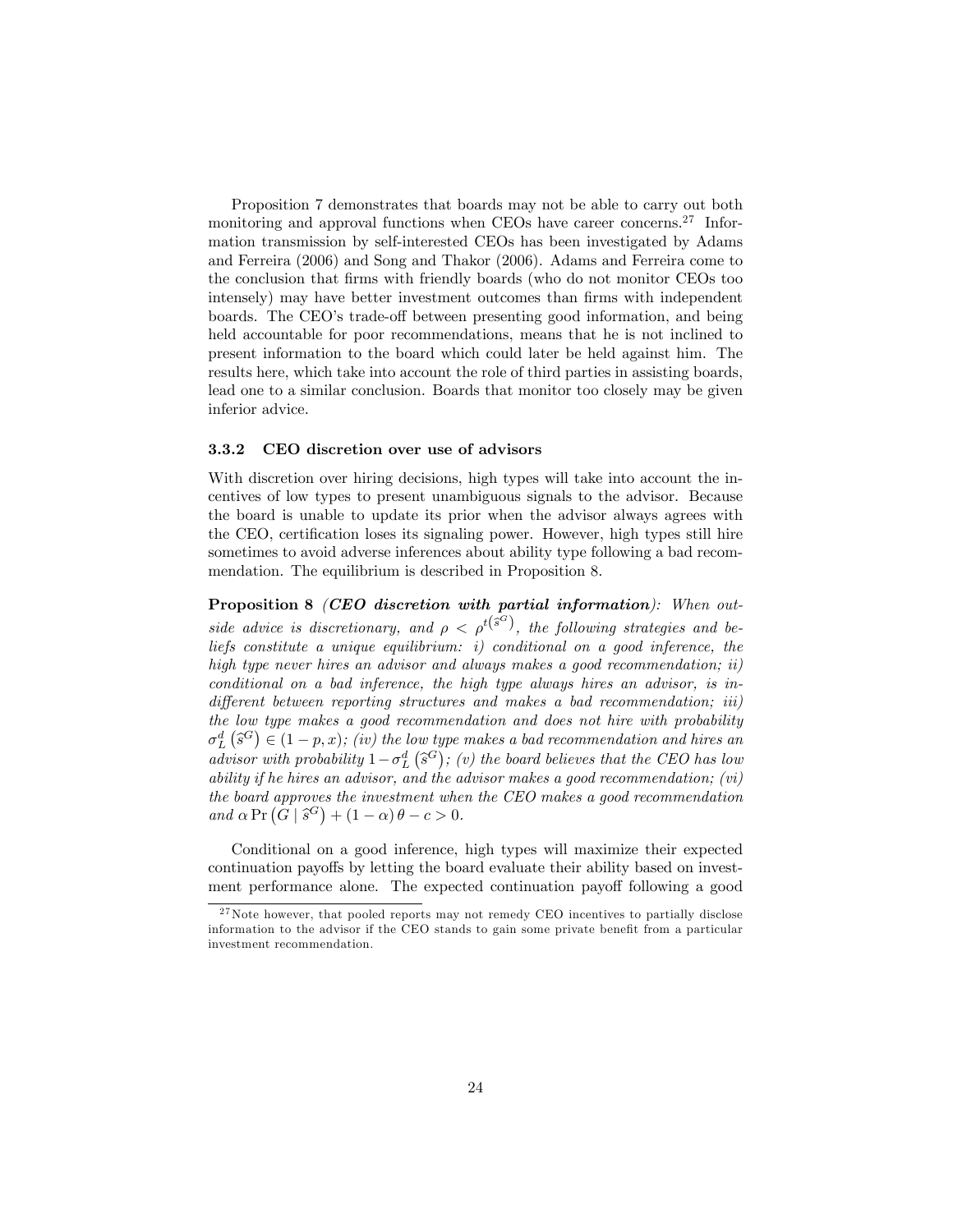recommendation is:

$$
E_H\left[\hat{\alpha} \mid \hat{s}^G, a^n\right] = \Pr\left(G \mid \hat{s}^G, H\right) \hat{\alpha}\left(\hat{s}^G, G\right) + \Pr\left(B \mid \hat{s}^G, H\right) \hat{\alpha}\left(\hat{s}^G, B\right)
$$

$$
= \frac{p\theta}{p\theta + (1-p)(1-\theta)} \frac{\alpha p}{\alpha p + (1-\alpha)\sigma_L^d\left(\hat{s}^G\right)} + \frac{(1-p)(1-\theta)}{p\theta + (1-p)(1-\theta)} \frac{\alpha(1-p)}{\alpha(1-p) + (1-\alpha)\sigma_L^d\left(\hat{s}^G\right)}
$$

Substituting for  $\sigma_L^d(\hat{s}^G)$ , we can show that  $E_H[\hat{\alpha} | \hat{s}^G, a^n] > \alpha^{28}$ ; the high type is better off not hiring an advisor after drawing a good inference. However, seeking certification after drawing a bad inference is still desirable for high types for the same reasons as described above. Since low types reject more often than high types in equilibrium, certification is a way to protect reputation.<sup>29</sup>

The low type utilizes a mixed recommendation and hiring strategy. Always rejecting investments (and hiring) cannot be an equilibrium strategy. Upon seeing a good recommendation, the board would think the CEO had high ability regardless of the outcome. The low type will therefore deviate and make a good recommendation. The same rationale applies for why always recommending in favor of the investment (and not hiring), is not an equilibrium strategy either.

Collusion between agents and supervisors is not necessary to generate results where certifications are used to deceive principals. The results from Propositions 6 and 8 demonstrate why a mandate can be a very blunt mechanism that may ultimately fail. With discretion, actors can take their own and others' incentives into account when deciding on their strategy. Actions themselves can be valuable signaling mechanisms. Removing the capacity to act so as to signal can exacerbate the very behavior hoped to be deterred by regulation.

# 4 Conclusion

Management has incentives to distort the private information it discloses when it knows that its performance is being actively evaluated. Oversight therefore

<sup>&</sup>lt;sup>28</sup> This is formally proved in the proof to Proposition 5 contained in the Appendix below.

<sup>&</sup>lt;sup>29</sup> The model assumes that the board is aware of the investment opportunity. In practice, the board will very often rely upon the CEO to bring investment opportunities to its attention. Since low types reject investments more often than do high types, there is an adverse reputational inference upon a bad recommendation regardless of type. Therefore, both high types and low types would prefer to simply not inform the board that the investment exists in the first place. If the board is unaware of the investment, it will not expect a recommendation, and no updating occurs. In the case where boards are unaware of investment opportunities, with low detection probabilities, neither type seeks certification, and boards only ever receive good recommendations. In this case, there is no reason for high types to hire advisors when the probability of detection is low. However, with high detection probabilities, high types will still seek certification for bad recommendations since the expected continuation payoff  $\frac{\alpha}{\alpha+(1-\alpha)(1-x)\sigma_L^d(\hat{s}^B)}$  is strictly greater than  $\alpha$ .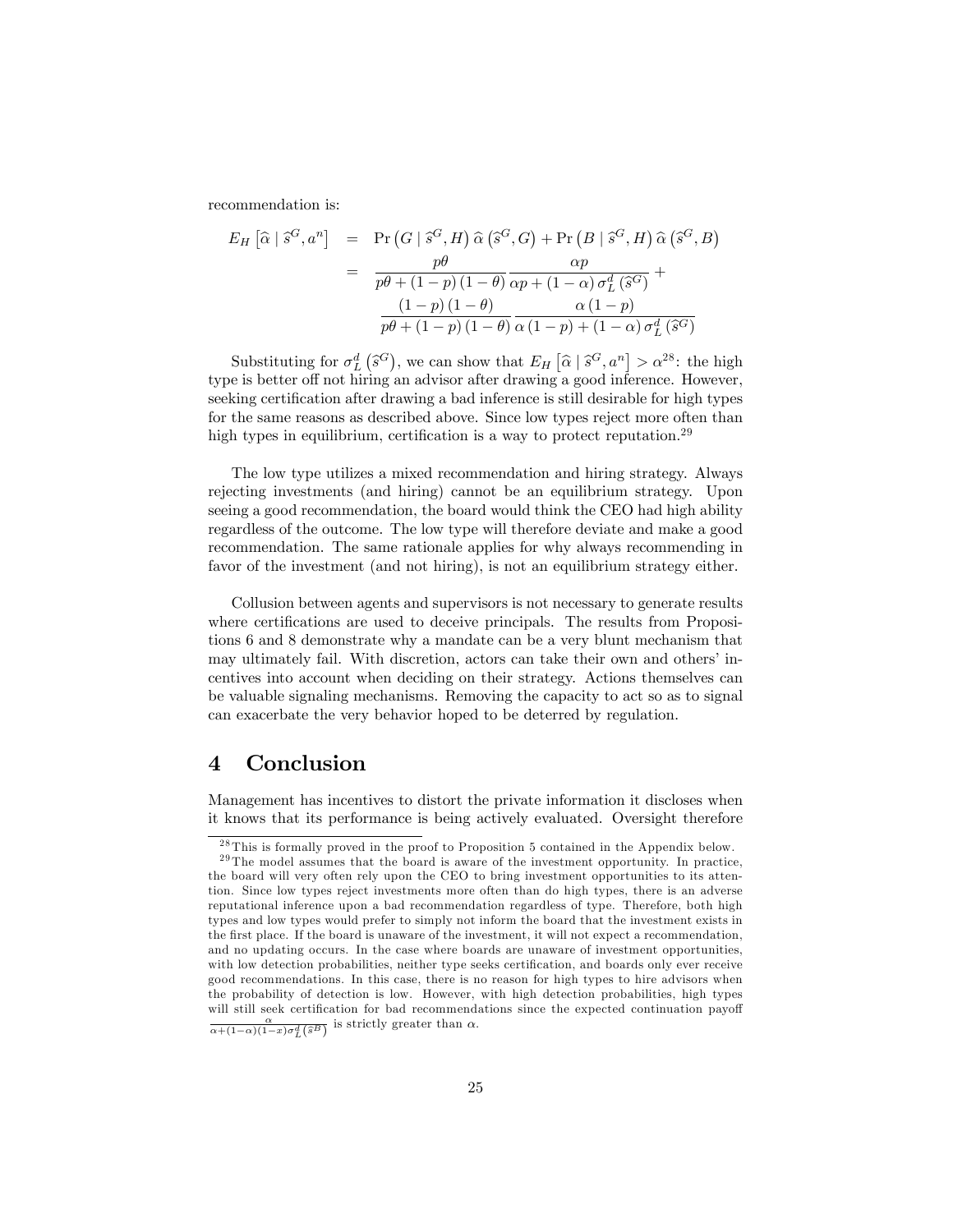creates the very problem it was designed to overcome. Profit sharing may ameliorate and private benefits may exacerbate the incentives to disclose full information. Nevertheless, so long as management cares enough about its reputation, it will disclose information to advisors strategically to improve its standing with the board, not always in accordance with the best interests of shareholders.

For this reason, institutional rules that co-exist with the obligation to monitor (or that increase the independence of boards) assume great significance. In this paper, I have examined the circumstances in which external advisors can assist boards in carrying out their fiduciary duties to shareholders to maximize firm profits, and to monitor management. The ability to monitor depends squarely on the advisor's ability to gain unfettered access to internal information. Rules that increase the incentives for management to fully disclose all that it knows directly facilitate monitoring. On the other hand, rules that require certification without taking into account these incentives will be redundant at best, and detrimental at worst.

Given that management's reputation depends so heavily on the information it discloses, and that outside certification can a valuable monitoring and approval device, the question naturally arises as to why firms don't institute systems on their own to ensure adequate disclosures and outside certification. Separation between ownership and control combined with dispersed ownership, means that entrenched managers will choose contracts (or charters and by-laws) that benefit them directly, possibly at the expense of shareholders who have little ability to exert control (Berle and Means  $(1932)$ , Cary  $(1974)$ , Coffee  $(1988)$ ). It is thought that mandates are necessary to overcome problems involved with ensuring that companies enact efficient contracts. Instituting requirements that increase the ability and likelihood that boards monitor runs counter to the selfinterest of some CEOs, meaning that changes to by-laws which would implement these measures are unlikely. However, so long as CEOs retain control over internal corporate information, the value of mandates overriding these contractual arrangements may not be of great value.

The costs of ensuring the quality of private information disclosures (indirectly incorporated in the model into the advisory fee z) lie at the heart of the criticisms of SOX. Indeed there is empirical evidence to suggest that companies at the margin, for whom the cost of improving information quality exceeds the benefit from better investment decisions and certifications, have decided to opt out of the public markets altogether (Engel, Hayes and Wang (2004)). By escaping provisions regarding the quality of internal control systems, these companies also escape mandates requiring increased monitoring. This may not be such a bad thing, because when information is too "soft" or too costly to verify, monitoring can generate the wrong incentives. In this paper, I show that mandates increasing the intensity of oversight are only desirable when coupled with measures that increase the likelihood that management will fully disclose all relevant information.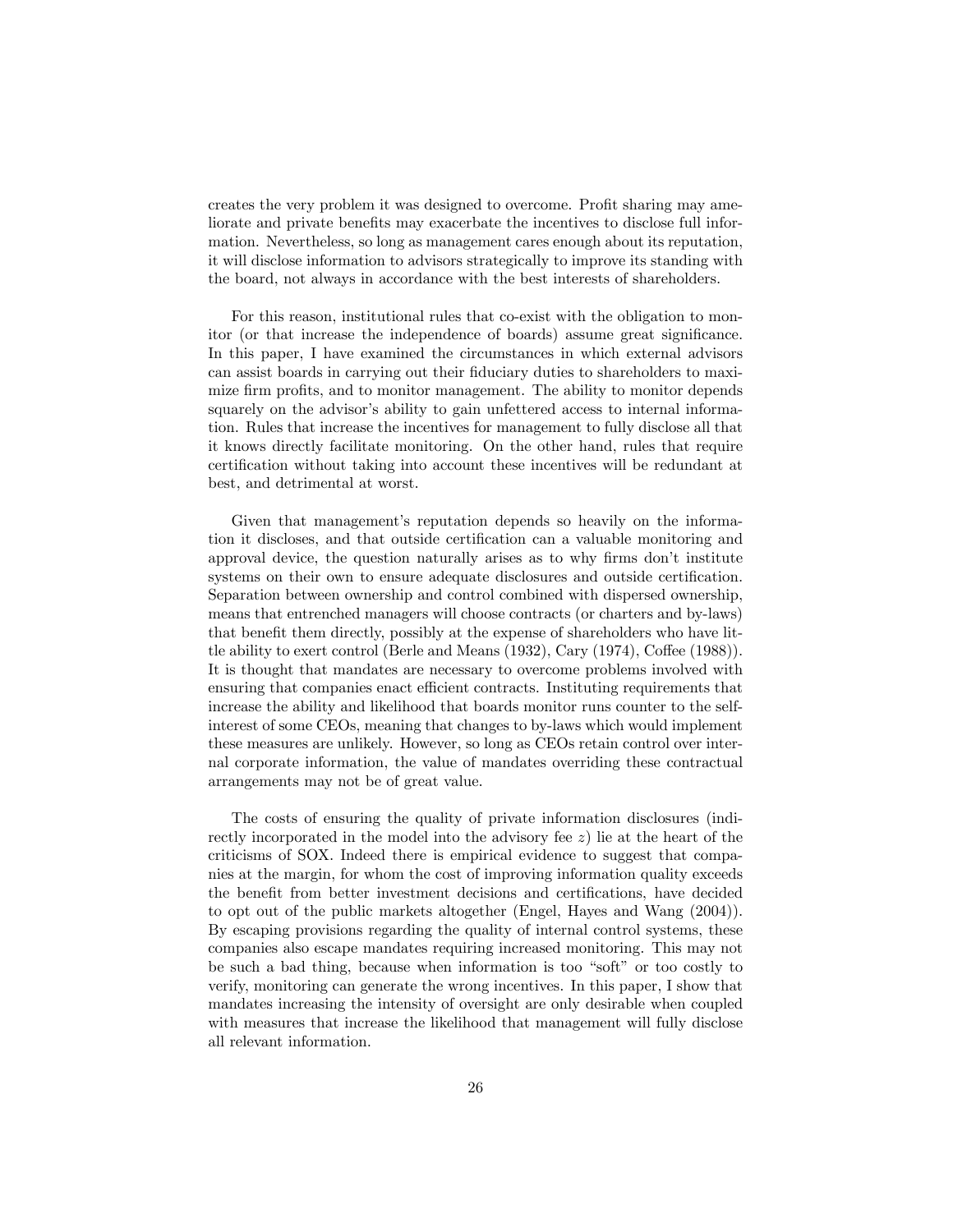# 5 Appendix

**Proof.** (Lemma 2) If the low type decides to make a good recommendation, he sets his disclosure strategy  $\varphi_L(\hat{s}^G)$  to maximize his expected continuation payoff. Taking a first derivative of equation (1) with respect to  $\varphi_L(\hat{s}^G)$ , we have:

$$
\frac{\partial E_L\left[\widehat{\alpha}\mid\widehat{s}^G, a^h, r^s\right]}{\partial \varphi_L\left(\widehat{s}^G\right)} = \alpha - x - \alpha \rho - x\alpha \rho + x\varphi_L\left(\widehat{s}^G\right)\left(1 - \alpha + \alpha \rho\right) \tag{11}
$$

The sign of equation (11) depends on the probability of detection  $\rho$ . We can see that the marginal return from lying is increasing for values of that satisfy:

$$
\rho < \frac{\alpha + x\sigma_L\left(\hat{s}^G\right) - \alpha x\sigma_L\left(\hat{s}^G\right) - x}{\alpha + x\sigma_L\left(\hat{s}^G\right) - \alpha x\sigma_L\left(\hat{s}^G\right)} \equiv \rho^{t\left(\hat{s}^G\right)}\tag{12}
$$

The low type maximizes (1) by making  $\varphi_L(\hat{s}^G)$  as large as possible. Therefore, he sets  $\varphi_L(\hat{s}^G) = 1$ , and only discloses an unambiguously good signal. When  $\rho > \rho^{t(\hat{s}^G)}$ , equation (1) is decreasing, and the expected continuation payoff is maximized be making  $\varphi_L(\hat{s}^G)$  as small as possible. Therefore, the low type always discloses the true ambiguous signal, letting  $\varphi_L(\hat{s}^G) = 0$ .

We can similarly establish the detection threshold when the low type wishes to report a bad recommendation. The marginal return from lying is increasing for values of such that:

$$
\rho < \frac{\alpha \left( x + \sigma_L \left( \hat{s}^G \right) + x \sigma_L \left( \hat{s}^G \right) \right) - (1 - x) \sigma_L \left( \hat{s}^G \right)}{\alpha \left( x + \sigma_L \left( \hat{s}^G \right) + x \sigma_L \left( \hat{s}^G \right) \right)} = \rho^{t \left( \hat{s}^B \right)} \tag{13}
$$

and decreasing for  $\rho > \rho^{t(\hat{s}^B)}$ . To maximize the expected continuation payoff conditional on making a bad recommendation, the low type will set  $\varphi_L(\hat{s}^G) = 1$ for  $\rho < \rho^{t(\hat{s}^B)}$ , and  $\varphi_L(\hat{s}^G) = 0$  for  $\rho > \rho^{t(\hat{s}^B)}$ .

Proof. (Proposition 4) The proof proceeds by assuming that the equilibrium exists and then demonstrating that CEO strategies are optimal given board beliefs. Since advisors are mandated, the only relevant belief is the updated posterior. The high type will always recommend in accordance with his inference, since his inference is perfectly correlated with the advisor. The low type does not know what the advisor will report (remembering that the signal is ambiguous), but does know the likelihood the advisor draws and reports good and bad inferences. Making a good recommendation always  $(\sigma_L (\hat{s}^G) = 1)$  is optimal so long as the expected continuation payoff from doing so, exceeds the payoff from deviating and reporting a bad signal. Substituting into equations (5) and (6), recognizing that  $\sigma_L(\hat{s}^B) = 1 - \sigma_L(\hat{s}^G)$ , and that the advisor reports a good inference with probability  $x$  and a bad inference with probability  $1 - x$ , the condition necessary to sustain such a pure strategy is

$$
x \frac{\alpha}{\alpha + (1 - \alpha)x} \ge 1 - x \tag{14}
$$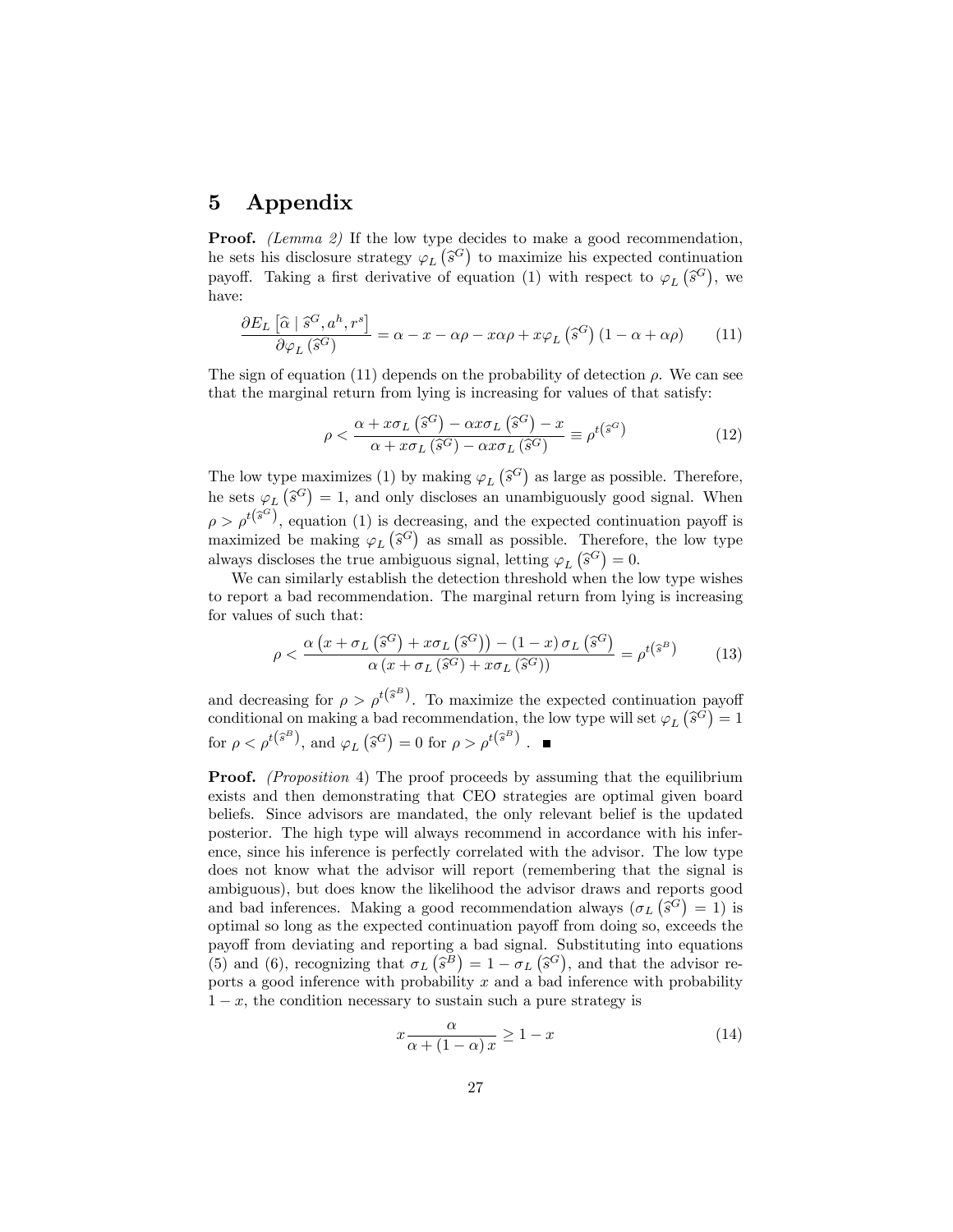The LHS of equation  $(14)$  is the expected continuation payoff from always making a good recommendation while the RHS is the expected payoff from deviating by sometimes making a bad recommendation. Define  $\bar{\theta}$  < 1 as the point that (14) binds with equality. For values of  $\theta > \overline{\theta}$ , the low type optimizes his expected payoff by setting  $\sigma_L^*(\hat{s}^G) = 1$ . On the other hand, reporting a bad recommendation always,  $\sigma_L^*(\hat{s}^G) = 0$ , is only optimal if the expected payoff from doing so exceeds the expected payoff from deviating. The necessary condition to sustain such a pure strategy is

$$
(1-x)\frac{\alpha}{\alpha + (1-\alpha)(1-x)} \ge x \tag{15}
$$

As before, the LHS of equation  $(15)$  is the payoff from always making a bad recommendation, while the RHS is the payoff from deviating. Define  $\theta > 0$  as the point that equation (15) binds with equality. For values of  $\theta \leq \theta$ , the low type optimizes his expected payoff by always making a bad recommendation,  $\sigma_L^*\left(\hat{s}^G\right) = 0$ . For  $\underline{\theta} < \overline{\theta}$ , it will not be possible to sustain a pure strategy equilibrium since the low type is better off deviating. Therefore  $0 < \sigma_L^*$  ( $\hat{s}^G$ ) < 1. Note that equation (5) is decreasing with  $\sigma_L^*$  ( $\hat{s}^G$ ), while equation (??) is increasing with  $\sigma_L^*$  ( $\hat{s}^G$ ). This means that the low type maximizes his expected payoff when satisfies the condition:

$$
x \frac{\alpha}{\alpha + (1 - \alpha)x\sigma_L^*(\hat{s}^G)} = (1 - x) \frac{\alpha}{\alpha + (1 - \alpha)(1 - x)(1 - \sigma_L^*(\hat{s}^G))}
$$
(16)

Solving explicitly for  $\sigma_L^*(\hat{s}^G)$ , we can show that for  $\frac{1}{2} < \theta < \overline{\theta}$ ,  $\sigma_L^*(\hat{s}^G) > x$ ; and for  $\theta \leq \theta \leq \frac{1}{2}$ ,  $\sigma_L^* (\hat{s}^G) \leq x$ . Only for  $\theta = \frac{1}{2}$ , does the low type make good and bad recommendations with exactly the same probability as the high type:  $\sigma_L^* \left( \hat{s}^G \right) = x = \frac{1}{2}.$ 

Before proving Proposition 5 directly, we must consider other possible equilibrium outcomes. Lemmas  $9 - 12$  provide details of strategies and beliefs in equilibria in which advisors are not always hired.

Lemma 9 *(Pooled Reporting)* There exists an equilibrium in which both types always hire an advisor and choose pooled reports The high type recommends in accordance with his inference, and the low type always agrees with the advisor. If the CEO decides not to hire or chooses separated reports, the board believes he is the low type. The board approves investments when the advisor makes a good recommendation and  $Pr(G | s_a^G) - c > 0$ .

Proof. Given board beliefs, both types will always hire and choose pooled reports. The high type will report truthfully since his inference is perfectly correlated with the advisor. The low type will always recommend in the same way as the advisor because he sees the advisor's recommendation prior to making his own. Given that the board cannot compare the recommendations, itís posterior (regardless of the recommendation is)  $\hat{\alpha}(a^h, r^s) = \alpha$ . Since the advisor has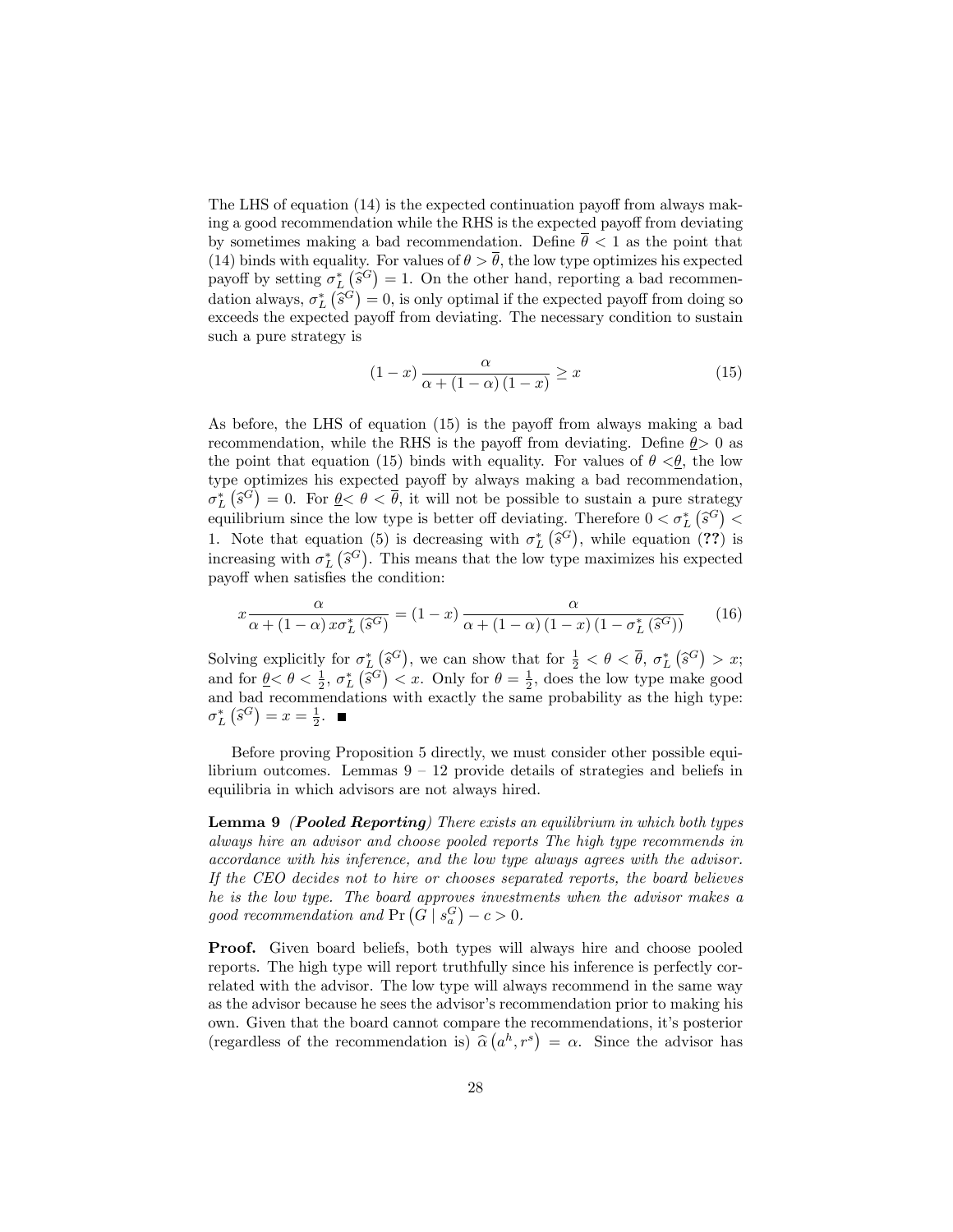access to full information, the board will maximize period profits by following the advisor's recommendation so long as the net expected benefit is positive.  $\blacksquare$ 

**Lemma 10** (No Advisors) There exists an equilibrium in which  $i$ ) neither type ever hires an advisor; ii) the high type always recommends in accordance with his inference; iii) low type uses a mixed recommendation strategy, making a good recommendation with probability  $\sigma_L^n(\hat{s}^G) \in (1-p, x)$ . If the CEO chooses to hire an advisor, the board believes he has low ability.

Proof. Suppose this equilibrium exists. Since the low type draws an uninformative inference, the probability that he will be correct following a good recommendation is just  $\theta$ . His expected continuation payoff from making a good recommendation is therefore:

$$
E_L\left[\widehat{\alpha}\mid \widehat{s}^G\right] = \theta \widehat{\alpha}\left(\widehat{s}^G, G\right) + (1-\theta)\widehat{\alpha}\left(\widehat{s}^G, B\right) \tag{17}
$$

Following a bad recommendation is expected payoff is,

$$
E_L\left[\widehat{\alpha}\mid\widehat{s}^B\right] = \widehat{\alpha}\left(\widehat{s}^B\right) \tag{18}
$$

In equilibrium, the CEO will set  $\sigma_L(\hat{s}^G)$  to maximize his total expected payoff:

$$
E_L\left[\widehat{\alpha}\right] = \sigma_L\left(\widehat{s}^G\right)E_L\left[\widehat{\alpha}\mid\widehat{s}^G\right] + \left(1 - \sigma_L\left(\widehat{s}^G\right)\right)E_L\left[\widehat{\alpha}\mid\widehat{s}^B\right] \tag{19}
$$

Since  $E_L[\hat{\alpha} | \hat{s}^G]$  is decreasing in  $\sigma_L(\hat{s}^G)$ , and  $E_L[\hat{\alpha} | \hat{s}^B]$  is increasing in  $\sigma_L(\hat{s}^G)$ , will be maximized when satisfies the following condition:

$$
E_L\left[\widehat{\alpha}\mid\widehat{s}^G\right] = E_L\left[\widehat{\alpha}\mid\widehat{s}^B\right]
$$
\n(20)

If  $\sigma_L(\hat{s}^G) = 0$ , then  $E_L[\hat{\alpha} | \hat{s}^G] > E_L[\hat{\alpha} | \hat{s}^B]$ . This means that always making a bad recommendation cannot be part of an equilibrium strategy since deviation is more profitable. Likewise, if  $\sigma_L(\hat{s}^G) = 1$ ,  $E_L[\hat{\alpha} | \hat{s}^G] < E_L[\hat{\alpha} | \hat{s}^B]$ : again deviating is optimal with a strategy which requires the CEO to always make a good recommendation. Therefore, the low type will always use a mixed recommendation strategy. We can check that when  $\sigma_L(\hat{s}^G) = x$  (the probability the high type makes a good recommendation),  $E_L[\hat{\alpha} | \hat{s}^{\hat{G}}] < E_L[\hat{\alpha} | \hat{s}^B]$ . The low type will want to place more weight on bad recommendations relative to the high type. Likewise, if  $\sigma_L(\hat{s}^G) = x$ , we have  $E_L[\hat{\alpha} | \hat{s}^G] > E_L[\hat{\alpha} | \hat{s}^B]$ . The low type will want to deviate and make a good recommendation. By continuity, there exists some  $\sigma_L^n(\hat{s}^G) \in (1-p, x)$  which satisfies equation (20).

The expected continuation payoff for the high type following a good recommendation is:

$$
E_H\left[\widehat{\alpha}\mid \widehat{s}^G\right] = \Pr\left(G\mid \widehat{s}^G, H\right)\widehat{\alpha}\left(\widehat{s}^G, G\right) + \Pr\left(B\mid \widehat{s}^G, H\right)\widehat{\alpha}\left(\widehat{s}^G, B\right) \tag{21}
$$

Following a bad recommendation, the expected continuation payoff is just  $\hat{\alpha}(\hat{s}^B)$ , the same as the low type. For truth-telling to be an optimal strategy for the high type, the following incentive constraints must be satisfied:

$$
\Pr\left(G \mid \hat{s}^G, H\right) \hat{\alpha}\left(\hat{s}^G, G\right) + \Pr\left(B \mid \hat{s}^G, H\right) \hat{\alpha}\left(\hat{s}^G, B\right) > \hat{\alpha}\left(\hat{s}^B\right) \tag{22}
$$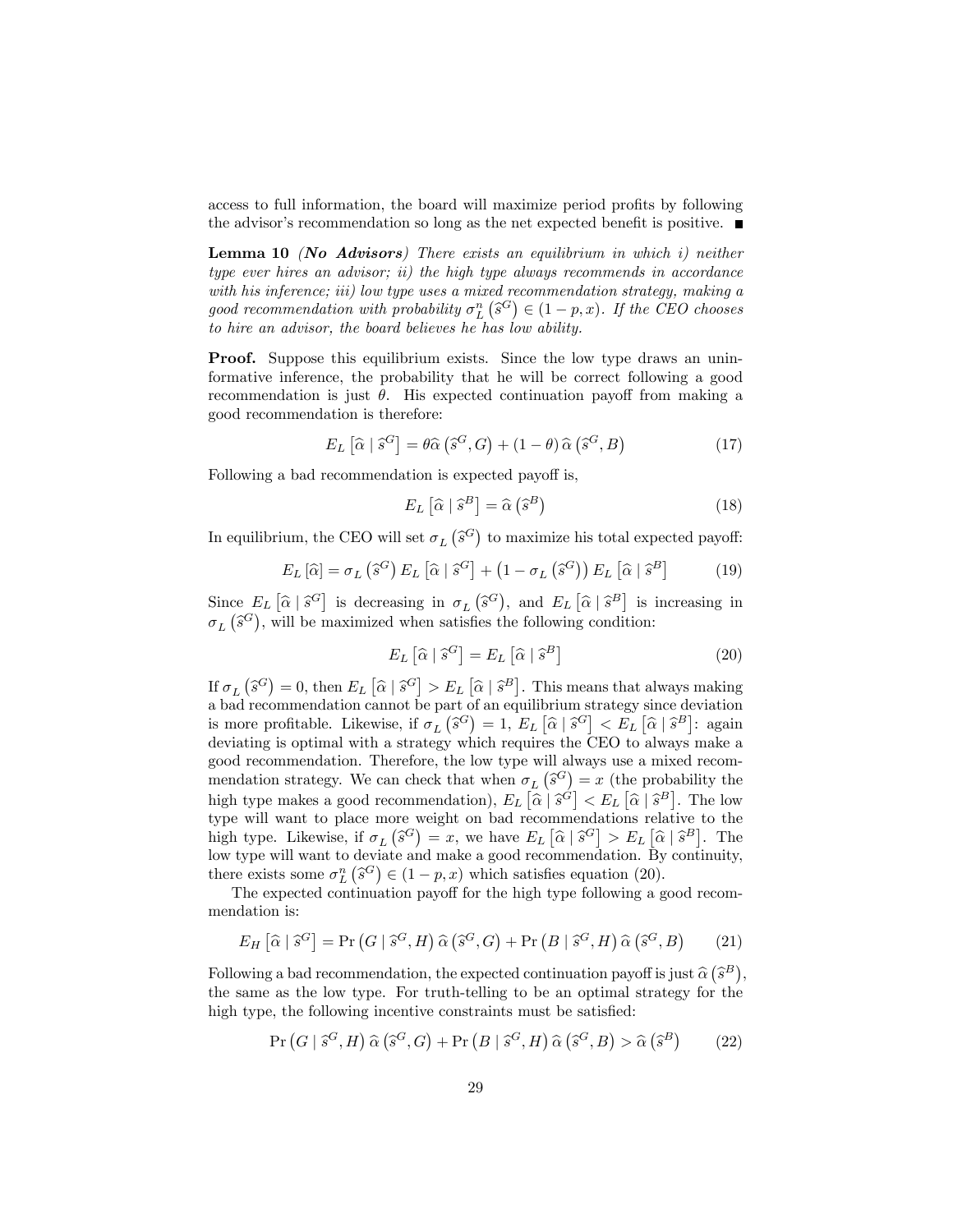$$
\widehat{\alpha}\left(\widehat{s}^B\right) > \Pr\left(G \mid \widehat{s}^B, H\right) \widehat{\alpha}\left(\widehat{s}^G, G\right) + \Pr\left(B \mid \widehat{s}^B, H\right) \widehat{\alpha}\left(\widehat{s}^G, B\right) \tag{23}
$$

Note that  $\sigma_L^n(\hat{s}^G) < x$  implies that  $\sigma_L^n(\hat{s}^G) < p$ , and hence  $\hat{\alpha}(\hat{s}^G, G) > \alpha >$  $\hat{\alpha}(\hat{s}^G, B)$ . Since by definition,  $\hat{\alpha}(\hat{s}^B)$  is a convex combination of  $\hat{\alpha}(\hat{s}^G, G)$ and  $\hat{\alpha}(\hat{s}^G, B)$ , it must be that  $\hat{\alpha}(\hat{s}^G, G) > \hat{\alpha}(\hat{s}^B) > \hat{\alpha}(\hat{s}^G, B)$ . Since by assumption,  $p > 1-p$ ,  $\Pr(G | \hat{s}^G, H) > \theta$  and  $\Pr(B | \hat{s}^G, H) < 1-\theta$ . Therefore equation (22) is always satisfied. Since  $Pr(G | \hat{s}^B, H) < \theta$  and  $Pr(B | \hat{s}^B, H) >$  $1 - \theta$ , equation (23) is also satisfied. Hence, truth-telling is optimal for the high ability CEO.  $\blacksquare$ 

Lemma 11 (Hire after good inference only) There exists an equilibrium in which i) the high type always recommends in accordance with his inference, and chooses to hire an advisor only after a good inference; ii) the low type utilizes a pure strategy of only making bad recommendations when  $\theta \leq \theta^-$ , and a mixed strategy making a good recommendation with probability  $\sigma_L^{nb}(\hat{s}^G) < x$ when  $\theta > \theta^-$ . If the CEO chooses to hire an advisor, and the advisor makes a bad recommendation, the board believes the CEO has low ability.

**Proof.** Suppose this equilibrium exists. Using the same logic as outlined above, the low type chooses to maximize his expected payoff which is,

$$
E_L\left[\widehat{\alpha}\right] = \sigma_L\left(\widehat{s}^G\right)x\widehat{\alpha}\left(\widehat{s}^G, s_a^G\right) + \left(1 - \sigma_L\left(\widehat{s}^G\right)\right)\widehat{\alpha}\left(\widehat{s}^B\right) \tag{24}
$$

It is optimal for the low type to use a pure recommendation strategy  $(\sigma_L(\hat{s}^G))$  $0$ ) when,

$$
x < \frac{\alpha \left(1 - x\right)}{\alpha \left(1 - x\right) + 1 - \alpha} \tag{25}
$$

Let be such that equation (25) binds with equality. For  $\theta \leq \theta^-$ , the equilibrium recommendation strategy is  $\sigma_L^{nb}(\hat{s}^G) = 0$ . For  $\theta > \theta^-$ ,  $\sigma_L^{nb}(\hat{s}^G)$  must satisfy the condition:

$$
x\widehat{\alpha}\left(\widehat{s}^G, s_a^G\right) = \widehat{\alpha}\left(\widehat{s}^B\right) \tag{26}
$$

Solving explicitly for the equilibrium recommendation strategy , we can show that  $\sigma_L^{nb}(\hat{s}^G) < x$ . Truth-telling is always optimal for the high type: making a bad recommendation after drawing a good inference results in no certification, and reporting a bad signal is dominated by obtaining certification since  $\widehat{\alpha}\left(\widehat{s}^G,s_a^G\right) > \widehat{\alpha}\left(\widehat{s}^B\right).$ 

Lemma 12 (Hire after bad inference only) There exists an equilibrium in which i) the high type always recommends in accordance with his inference, and chooses to hire an advisor only after a bad inference; ii) the low type utilizes a pure strategy of only making good recommendations when  $\theta \geq \theta^+$ , and a mixed strategy making a good recommendation with probability  $\sigma_L^{ng}(\hat{s}^G) > x$  when  $\theta < \theta^+$ . If the CEO chooses to hire an advisor, and the advisor makes a good recommendation, the board believes the CEO has low ability.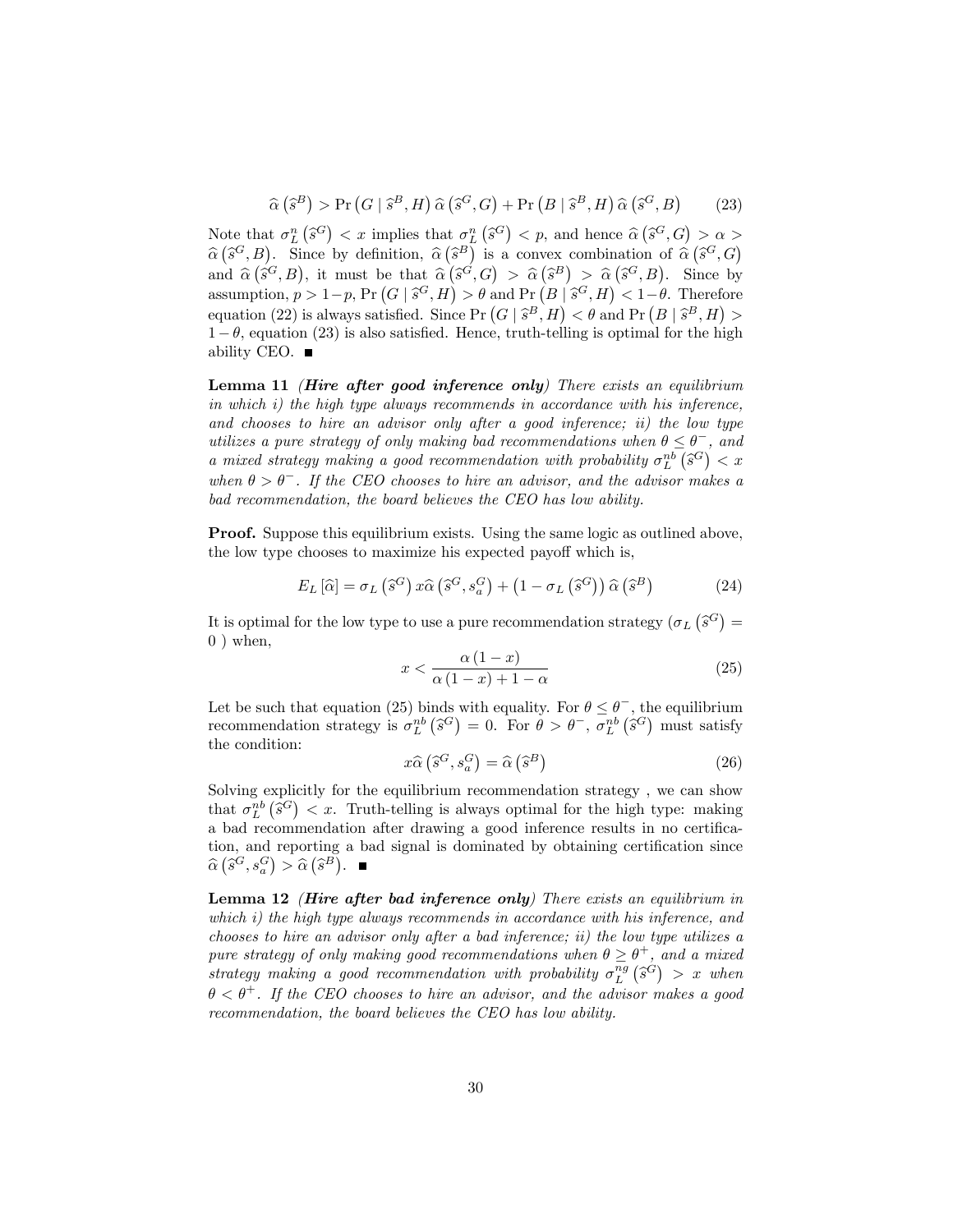Proof. Suppose this equilibrium exists. Again, using the same logic as above, the low type chooses  $\sigma_L(\hat{s}^G)$  to maximize his expected payoff which is,

$$
E_L\left[\widehat{\alpha}\right] = \sigma_L\left(\widehat{s}^G\right)E_L\left[\widehat{\alpha}\mid\widehat{s}^G\right] + \left(1 - \sigma_L\left(\widehat{s}^G\right)\right)\left(1 - x\right)\widehat{\alpha}\left(\widehat{s}^B, s_a^B\right) \tag{27}
$$

It is optimal for the CEO to use a pure strategy of always recommending in favor of the investment  $(\sigma_L(\hat{s}^G) = 1)$  so long as,

$$
1 - x < \theta \frac{\alpha p}{\alpha p + 1 - \alpha} + (1 - \theta) \frac{\alpha (1 - p)}{\alpha (1 - p) + 1 - \alpha} \tag{28}
$$

Let  $\theta^+$  be such that equation (28) binds with equality. For  $\theta \ge \theta^+$ , the equilibrium recommendation strategy is  $\sigma_L^{ng}(\hat{s}^G) = 1$ . For  $\theta < \theta^+$ ,  $\sigma_L^{ng}(\hat{s}^G)$  must satisfy the condition:

$$
E_L\left[\widehat{\alpha}\mid \widehat{s}^G\right] = (1-x)\,\widehat{\alpha}\left(\widehat{s}^B, s_a^B\right) \tag{29}
$$

Solving explicitly for the equilibrium recommendation strategy , it is possible to show that  $\sigma_L^{ng}(\hat{s}^G) < x$ . Truth telling is always optimal since  $\hat{\alpha}(\hat{s}^B, s_a^B) >$  $\Pr(G \mid s^B) \widehat{\alpha} (\overline{\widehat{s}^G}, \widehat{G}) + \Pr(B \mid s^B) \widehat{\alpha} (\widehat{s}^G, B), \text{ and } E_H \left[ \widehat{\alpha} \mid \widehat{s}^G, a^n \right] > 0.$ 

We are now in a position to prove that an equilibrium in which the CEO always chooses to hire an advisor exists, and that it is unique by virtue of equilibrium dominant payoffs.

Proof. (Proposition 5) Assume that this equilibrium exists. By Proposition 4, if he hires an advisor to whom he gives the full information set and chooses a separated reporting strategy, the low type maximizes his expected payoff by using the recommendation strategy  $\sigma_L^*$  ( $\hat{s}^G$ ). Thus, the expected payoff for the low type is,

$$
E_L\left[\widehat{\alpha}\mid a^h, r^s\right] = \sigma_L^*\left(\widehat{s}^G\right)x\widehat{\alpha}\left(\widehat{s}^G, s_a^G\right) + \left(1 - \sigma_L^*\left(\widehat{s}^G\right)\right)\left(1 - x\right)\widehat{\alpha}\left(\widehat{s}^B, s_a^B\right) \tag{30}
$$

If the low type deviates from the proposed equilibrium strategies by either not hiring an advisor, or by choosing pooled reports, given board beliefs, his expected payoff is,

$$
E_L\left[\widehat{\alpha} \mid a^n\right] = E_L\left[\widehat{\alpha} \mid a^h, r^p\right] = 0\tag{31}
$$

Since  $E_L[\hat{\alpha} | a^h, r^s] > 0$ , deviating yields a lower expected continuation payoff. Therefore the proposed strategies and beliefs constitute an equilibrium.

For uniqueness, we need to show that the expected payoff for the high type equilibrium dominates all other expected payoffs from other possible equilibria. The payoff from always hiring an advisor with a separated reporting structure is:

$$
E_H\left[\widehat{\alpha} \mid a^h, r^s\right] = x\widehat{\alpha}\left(\widehat{s}^G, s_a^G\right) + (1-x)\widehat{\alpha}\left(\widehat{s}^B, s_a^B\right) \tag{32}
$$

The equilibrium payoff following pooled reports is clearly dominated by equation (32). Because  $x\sigma_L^*\left(\hat{s}^G\right) < 1$ , we have  $\hat{\alpha}\left(\hat{s}^G, s_a^G\right) = \frac{\alpha}{\alpha + (1-\alpha)x\sigma_L^*(\hat{s}^G)} > \alpha$ . Because  $(1-x)\left(1-\sigma_L^*\left(\hat{s}^G\right)\right) < 1$ , we have  $\hat{\alpha}\left(\hat{s}^B, s_a^B\right) = \frac{1}{\alpha + (1-\alpha)(1-x)\left(1-\sigma_L^*(\hat{s}^G)\right)} >$  $\alpha$ .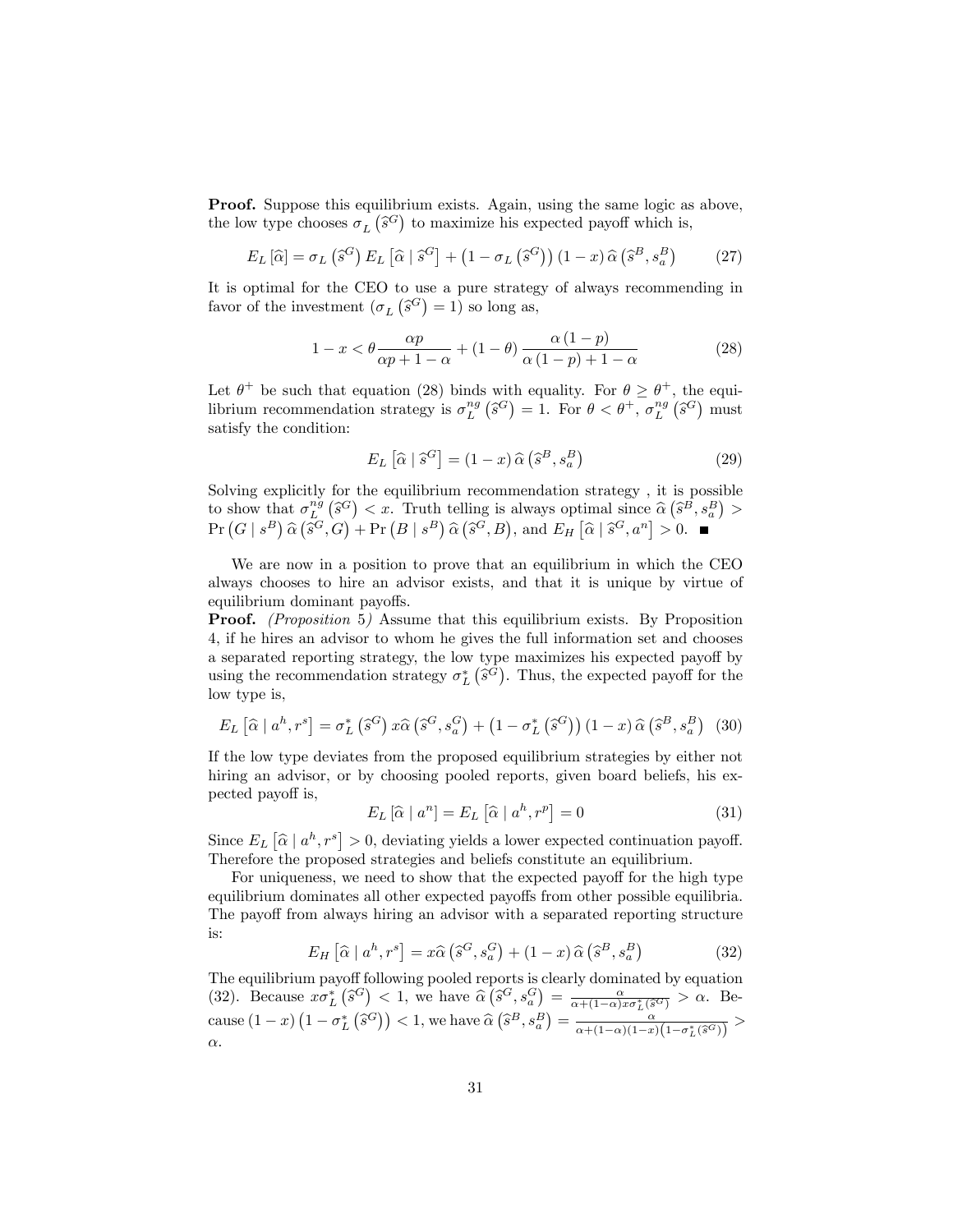Now we can eliminate equilibria where no advisor is used. The total expected payoffs from always using advisors, never using advisors (Lemma 10), using advisors only after a good inference (Lemma 11) and only using an advisor after a bad inference is (Lemma 12) respectively are:

$$
E_H\left[\widehat{\alpha}\mid a^n\right] = p\theta\widehat{\alpha}\left(\widehat{s}^G, G\right) + (1-p)\left(1-\theta\right)\widehat{\alpha}\left(\widehat{s}^G, B\right) + (1-x)\widehat{\alpha}\left(\widehat{s}^B\right) \tag{33}
$$

$$
E_H\left[\hat{\alpha} \mid a^{h|\hat{s}^G}\right] = x\hat{\alpha}\left(\hat{s}^G, G\right) + (1-x)\hat{\alpha}\left(\hat{s}^B\right) \tag{34}
$$

$$
E_H\left[\hat{\alpha} \mid a^{h|\hat{s}^B}\right] = p\theta\hat{\alpha}\left(\hat{s}^G, G\right) + (1-p)\left(1-\theta\right)\hat{\alpha}\left(\hat{s}^G, B\right) + (1-x)\hat{\alpha}\left(\hat{s}^B\right) \tag{35}
$$

Comparing, the expected payoff from always hiring strictly dominates all other expected continuation payoffs. Therefore, beliefs necessary to sustain other equilibria (that only low ability CEOs deviate and hire) are unreasonable. The equilibrium where advisors are always hired is therefore unique.  $\blacksquare$ 

**Proof.** (Proposition 8) Suppose this equilibrium exists. Given that the high type reports truthfully after a good inference, the expected payoff for the low type conditional on making a good recommendation is:

$$
E_L\left[\widehat{\alpha}\mid \widehat{s}^G\right] = \theta \widehat{\alpha}\left(\widehat{s}^G, G\right) + (1-\theta)\widehat{\alpha}\left(\widehat{s}^G, B\right) \tag{36}
$$

The expected payoff for the low type following a bad recommendation (given that the low type will present an unambiguously bad signal to the advisor),

$$
E_L\left[\widehat{\alpha}\mid\widehat{s}^B\right] = \alpha\left(1-\rho\right) \tag{37}
$$

The low type chooses  $\sigma_L(\hat{s}^G)$  to maximize his total expected payoff,

$$
E_L\left[\widehat{\alpha}\right] = \sigma_L\left(\widehat{s}^G\right)E_L\left[\widehat{\alpha}\mid\widehat{s}^G\right] + \left(1 - \sigma_L\left(\widehat{s}^G\right)\right)E_L\left[\widehat{\alpha}\mid\widehat{s}^B\right] \tag{38}
$$

Equation (36) is decreasing in  $\sigma_L(\hat{s}^G)$  while equation (37) is constant in  $\sigma_L(\hat{s}^G)$ . Setting , we can solve for the equilibrium recommendation strategy that maximizes the low type's payoff. By the same methodology as used above, we can show that  $\sigma_L^d\left(\hat{s}^{\tilde{G}}\right) \in (1-p, x)$ .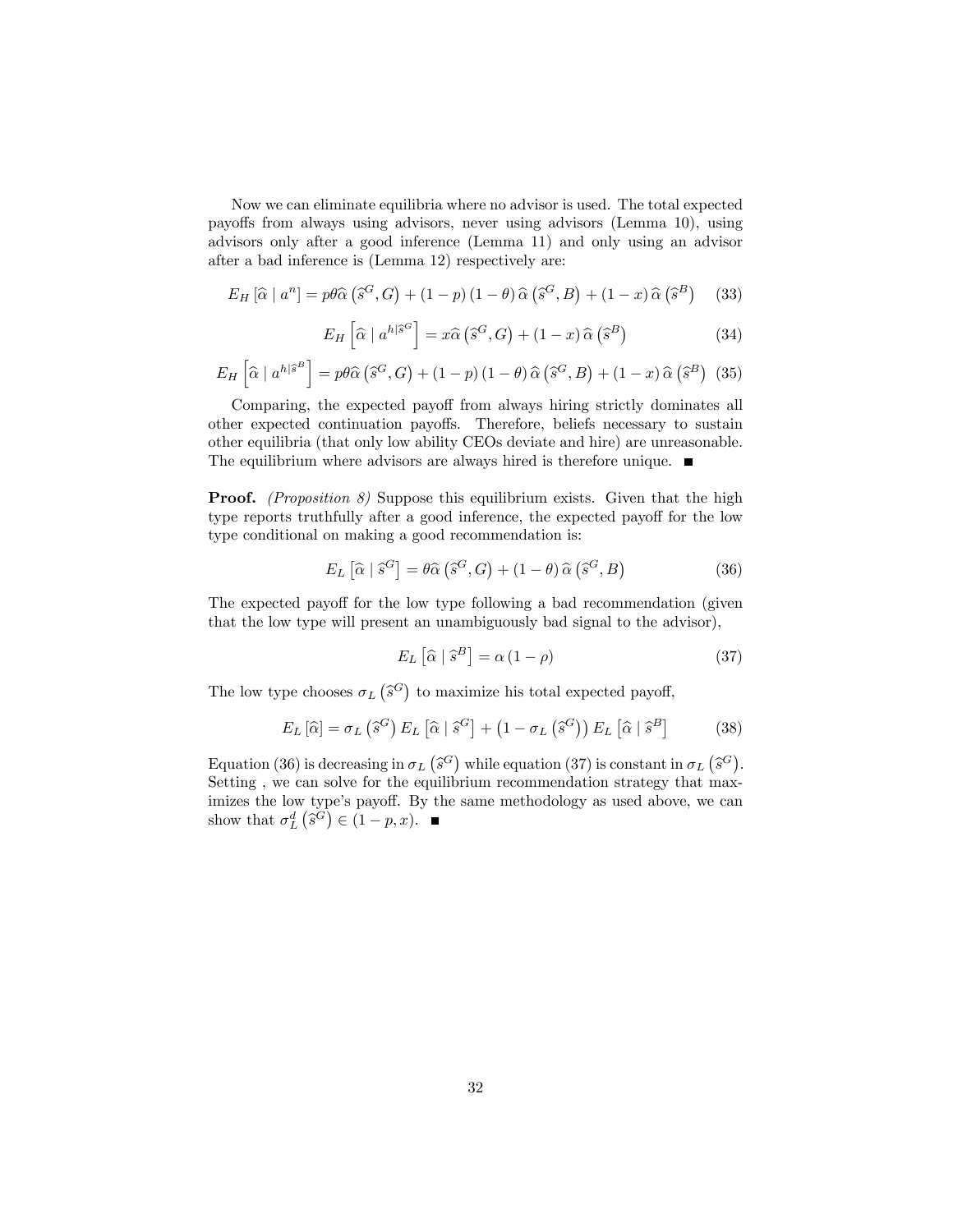# References

- [1] Adams, Renée and Daniel Ferreira (2006), "A Theory of Friendly Boards", Journal of Finance, 62, 217-250.
- [2] Aghion Philippe and Jean Tirole (1997), "Formal and Real Authority in Organizations", Journal of Political Economy, 105, 1-29.
- [3] Almazan, Andres and Javier Suarez (2003), "Entrenchment and severance pay in optimal governance", Journal of Finance, 58, 519-547.
- [4] Baron, David P. and David Besanko (1984), "Regulation, Asymmetric Information, and Auditing", RAND Journal of Economics, 15, 447-470.
- [5] Bebchuk, Lucian, Alma Cohen and Allen Ferrell (2005), "What matters in corporate governance?î, Discussion Paper 491, John M. Olin Center for Law Economics and Business, Harvard Law School.
- [6] Bebchuk, Lucian and Marcel Kahan (1989), "Fairness Opinions: How fair are they and what can be done about it?", Duke Law Journal, 1989, 27-53.
- [7] Berle Adolf, and Gardiner Means, The Modern Corporation and Private Property, 1932.
- [8] Bhagat, Sanjai and Bernard Black (1999), "The Uncertain Relationship Between Board Composition and Firm Performance", Business Lawyer, 54, 921-963.
- [9] Bowers, Helen (2002) "Fairness Opinions and the Business Judgment Rule: An empirical investigation of target firms' use of fairness opinions", Northwestern University Law Review, 96.
- [10] Bowers, Helen and William Latham III, " Information asymmetry, litigation risk, uncertainty and the demand for fairness opinions: Evidence from US mergers and acquisitions, 1980-2002", Working Paper, (April 13, 2006).
- [11] Cary, William (1974), "Federalism and Corporate Law: Reflections Upon Delaware", 83 Yale Law Journal, 663.
- [12] Chevalier, Judith and Glenn Ellison (1997), "Risk Taking by Mutual Funds as a Response to Incentives", Journal of Political Economy, 105.
- [13] Chharochharia, Vidhi and Yaniv Grinstein, "The Transformation of US Corporate Boards: 1997-2003", Working Paper (May 2004).
- [14] Cho, In-Koo and David Kreps (1987), "Signaling games and stable equilibriaî, Quarterly Journal of Economics, 102, 179-221.
- [15] Coates, John. C  $(2007)$ , "The Goals and Promises of Sarbanes-Oxley", Journal of Economic Perspectives, 91.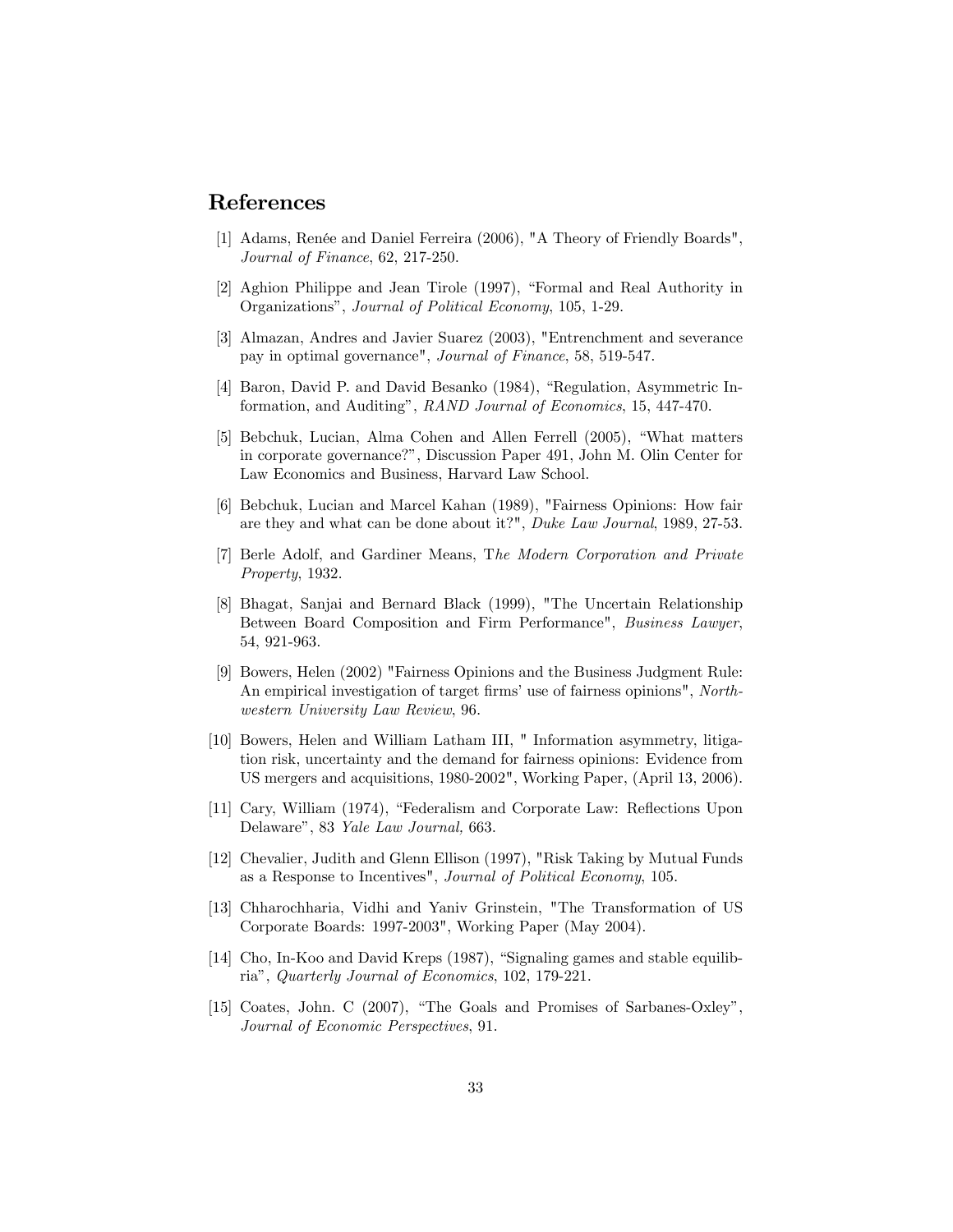- [16] Coffee, John (1988), "No Exit? Opting Out, the Contractual Theory of the Corporation, and the Special Case of Remedies", 53 Brookings Law Review 919.
- [17] Coffee, John (2006), Gatekeepers: The Professions and Corporate Governance, Oxford University Press, New York.
- [18] Cotter, James, Anil Shivdasani and Marc Zenner (1997), "Do independent directors enhance target shareholder wealth during tender offers?", Journal of Financial Economics, 43, 195-218.
- [19] Cox, James D. (2003), "Managing and Monitoring Conflicts of Interest: Empowering the Outside Directors with Independent Counsel", Villanova Law Review, 48, 1077-1095.
- [20] Demski, Joel (2003), "Corporate Conflicts of Interest", *Journal of Eco*nomic Perspectives, 17, 51-72.
- [21] Ely, Jeffrey and Juuso Valimaki (2003), "Bad Repuation", Quarterly Journal of Economics, 118, 785-814.
- [22] Fairfax, Lisa (2002), "Form over Substance? Officer Certification and the Promise of Enhanced Personal Accountability under the Sarbanes-Oxley Act", 55 Rutgers Law Review 1.
- [23] Fama, Eugene and Michael Jensen (1983), "Separation of Ownership and Control", Journal of Law and Economics, 26, 301-325.
- [24] Fama, Eugene and Michael Jensen (1983), "Agency Problems and Residual Claims", Journal of Law and Economics, 26, 327-349.
- [25] Frankel, Michael (2005), Mergers and Acquisitions Basics, John Wiley and Sons, New Jersey.
- [26] Fudenberg, Drew and David K. Levine (1989), "Reputation and Equilibrium Selection in Games with a Patient Player", Econometrica, 57, 759-778.
- [27] Hazard, Geoffrey and Edward B. Rock, "A new player in the Boardroom: The emergence of the independent directors' counsel", University of Pennsylvania Law School, Institute for Law and Economics (May 2004).
- [28] Hermalin, Benjamin and Michael Weisbach (1988), "The Determinants of Board Composition", RAND Journal of Economics, 589-606.
- [29] Hermalin, Benjamin and Michael Weisbach (1998), "Endogenously Chosen Boards of Directors and Their Monitoring of the CEO", American Economic Review, 88, 96-118.
- [30] Holmstr½om, Bengt (1999), "Managerial Incentive Problems: A Dynamic Perspective", Review of Economic Studies, 66, 169-182, originally in Essays in Economics and Management in Honor of Lars Wahlbeck, Helsinki: Swedish School of Economics (1982).